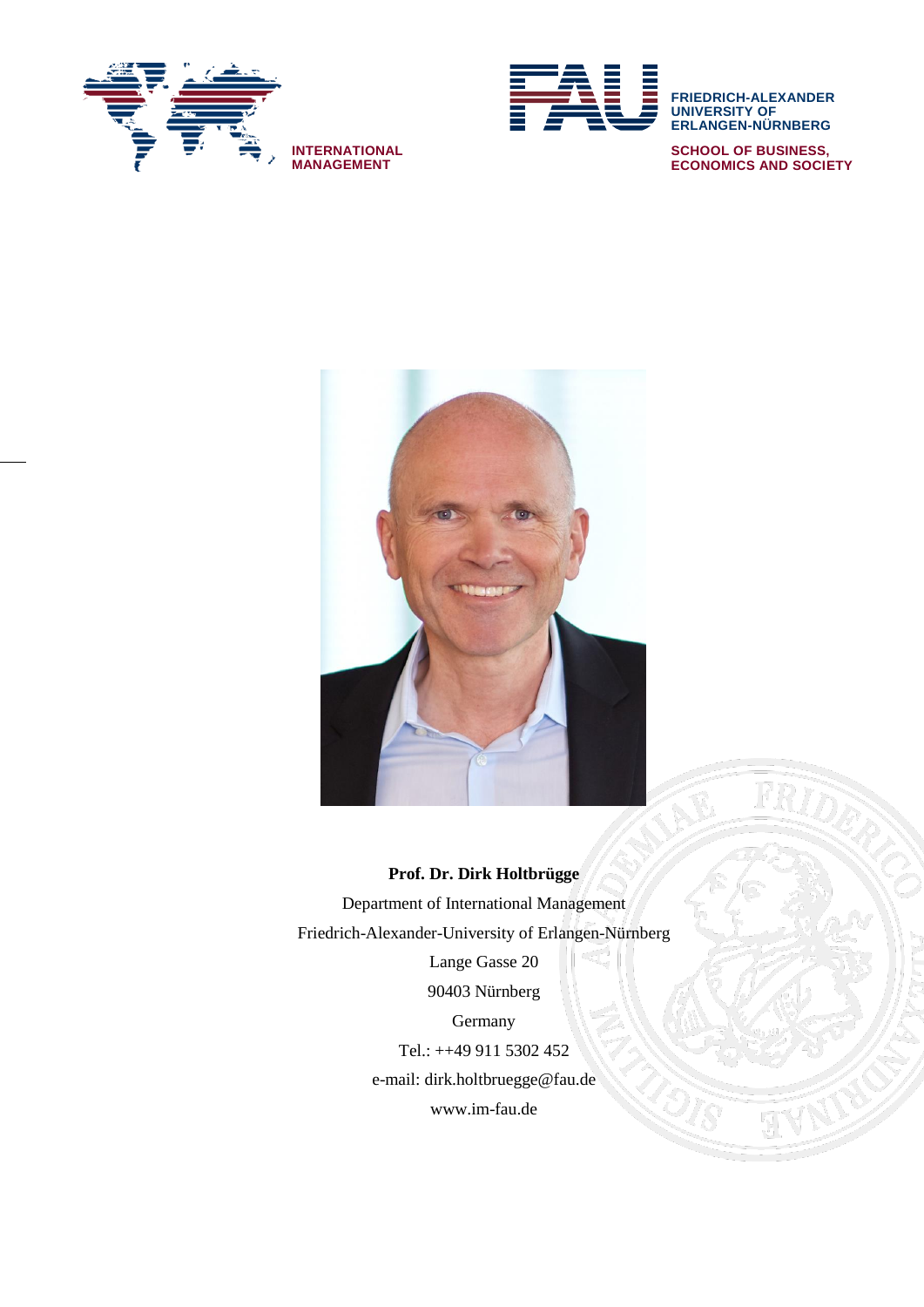



# **List of Publications**

## **Books**

- 8. Intercultural Management. Concepts, Practice, Critical Reflection. London et al. 2022.
- 7. Personalmanagement. 7. ed., Berlin et al. 2018 (1. ed. 2004, 2. ed. 2005, 3. ed. 2007; 4. ed. 2010; 5. ed. 2013; 6. ed. 2015).
- 6. Internationales Management. 6. ed., Stuttgart 2015 (with Martin K. Welge; 1. ed. 1998; 2. ed. 2001; 3. ed. 2003; 4. ed. 2006; 4. ed. 2010).
- 5. Geschäftserfolg in Indien. Strategien für den vielfältigsten Markt der Welt. Berlin et al. 2011 (with Carina B. Friedmann).
- 4. Geschäftserfolg in China. Strategien für den größten Markt der Welt. 2. ed., Berlin et al. 2008 (with Jonas F. Puck, 1. ed. 2005).
- 3. Postmoderne Organisationstheorie und Organisationsgestaltung. Wiesbaden 2001, zugl. Habil., Dortmund 2000.
- 2. Weißrußland. Aktuelle Länderkunde in der Beckschen Reihe. 2. ed., München 2002 (1. ed. 1995).
- 1. Personalmanagement multinationaler Unternehmungen in Osteuropa. Bedingungen Gestaltung Effizienz. Wiesbaden 1995, zugl. Diss., Dortmund 1995.

## **Edited volumes**

- 9. The Internationalization of Firms. Case Studies from the Nürnberg Metropolitan Region. 2. ed., Augsburg-München 2017 (1. ed. 2017) (with Helmut Haussmann).
- 8. Indigenous Management Research. Management International Review, Focused Issue, 2013 (with K. Narayanan & Wang Hui).
- 7. Management in Emerging Markets. Zeitschrift für Management, Special Issue, 2011.
- 6. Internationalisierung von Dienstleistungen mit 3K. Konfiguration-Koordination-Kundenintegration. Wiesbaden 2009 (with Hartmut Holzmüller & Florian von Wangenheim).
- 5. Cultural Adjustment. Theoretical Concepts and Empirical Studies. München-Mering 2008.
- 4. Remote Services. Neue Formen der Internationalisierung von Dienstleistungen. Wiesbaden 2007 (with Hartmut Holzmüller & Florian von Wangenheim).
- 3. Management Multinationaler Unternehmungen. Festschrift zum 60. Geburtstag von Martin K. Welge. Heidelberg et al. 2003.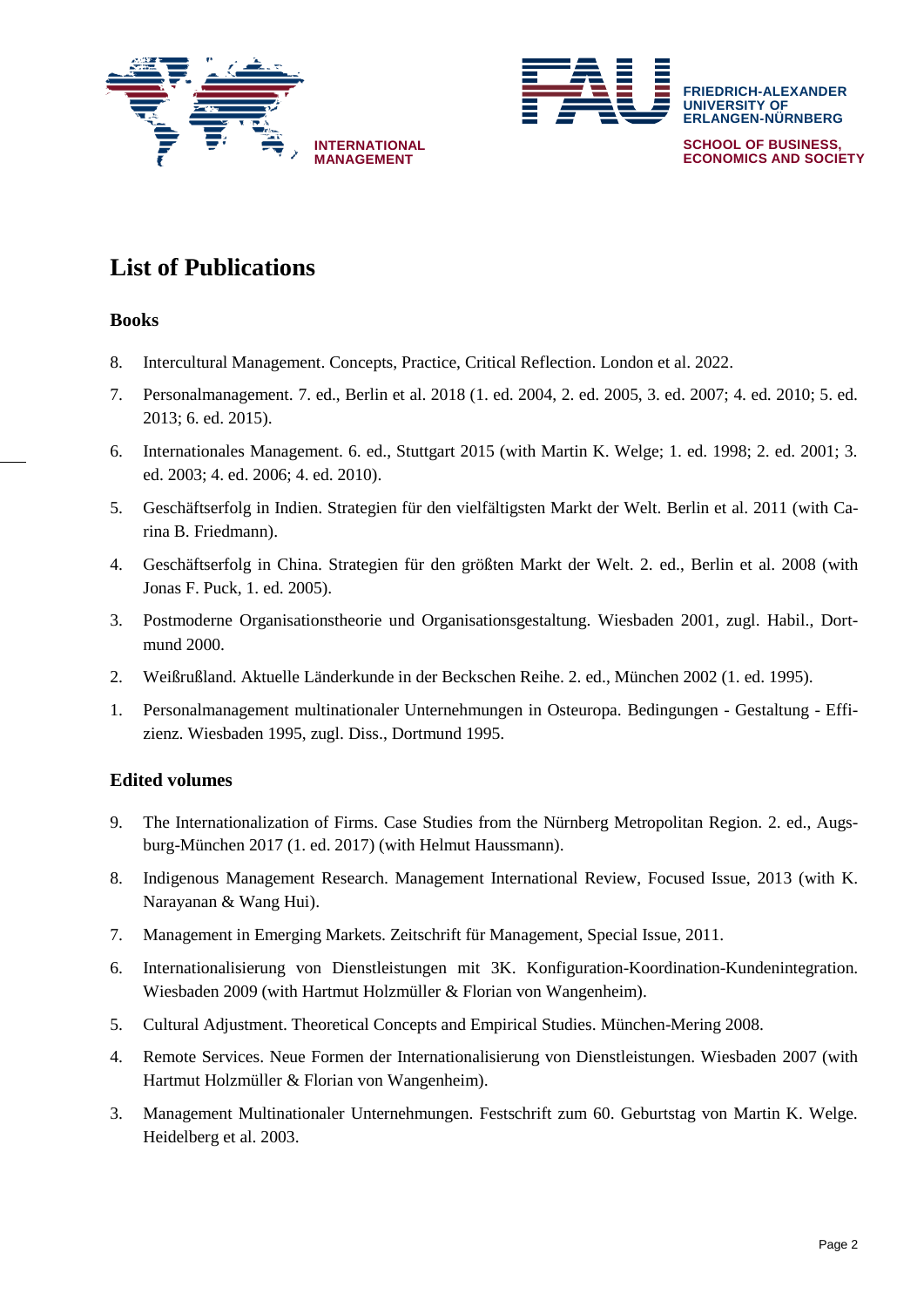



- 2. Internationalisierung von kleinen und mittleren Unternehmungen. Festschrift zum 60. Geburtstag von Honorarprofessor Dr. Helmut Haussmann (Bundeswirtschaftsminister a.D.). Stuttgart 2003.
- 1. Wirtschaftspartner Rußland. Rahmenbedingungen-Kooperationsstrategien-Erfahrungsberichte (with Martin K. Welge). Wiesbaden 1996.

## **Articles in refereed journals**

- 79. Dynamics of organizational identification in the wake of a foreign acquisition. In: Journal of Applied Behavioral Science (in press) (with Christina Heidemann).
- 78. Shaping the attitudes of Russian managers in ethical issues Personal attributes and environmental pressure. In: International Journal of Emerging Markets (in press) (with Marc Oberhauser & Igor Gurkov).
- 77. When the Chinese guy becomes the female IT specialist Liu. A conceptualization of reputational shifts in international assignments. In: Journal of Global Mobility (in press) (with Theresa Bernhard).
- 76. Antecedents of Corporate Misconduct: A Linguistic Content Analysis of Decoupling Tendencies in Sustainability Reporting. In: Business Ethics, the Environment & Responsibility, Vol. 30, 4, 538-550 (with Marcus Conrad).
- 75. Methodological Issues in Family Expatriation Studies and Future Directions. In: International Studies of Management & Organization, Vol. 51, 2, 95-115 (with Julia Goede).
- 74. Expatriates at the Base-of-the-Pyramid. Precarious Employment or Fortune in a Foreign Land? In: Journal of Global Mobility, Vol. 9, 1, 44-64.
- 73. Decoupling in CSR Reports. A Linguistic Content Analysis of the Volkswagen Dieselgate Scandal. In: International Studies of Management & Organization, Vol. 50, 3, 2020, 253-270 (with Marcus Conrad).
- 72. Blockchain Technology in International Business. Changing the Agenda for Global Governance. In: Review of International Business and Strategy, Vol. 30, 2, 2020, 183-200 (with Amanda Hooper).
- 71. Moderators and mediators of cross-cultural training effectiveness: literature review and development of a theoretical model. In: European Journal of International Management, Vol. 14, 2, 2020, 293-326 (with Christina Kempf).
- 70. Experiential Learning in the Digital Context: An Experimental Study of Online Cultural Intelligence Training. In: Journal of Teaching in International Business, Vol. 30, 2, 2019, 147-174 (with Laura Kirste).
- 69. Knowledge Sharing of Inpatriates. Empirical evidence from an ability–motivation–opportunity perspective. In: Employee Relations, Vol. 41, 5, 2019, 971-996 (with Tassilo Schuster & Franziska Engelhard).
- 68. CSR Orientation of Future Top Managers in India. In: Journal of Indian Business Research, Vol. 11, 2, 2019, 162-178 (with Marc Oberhauser).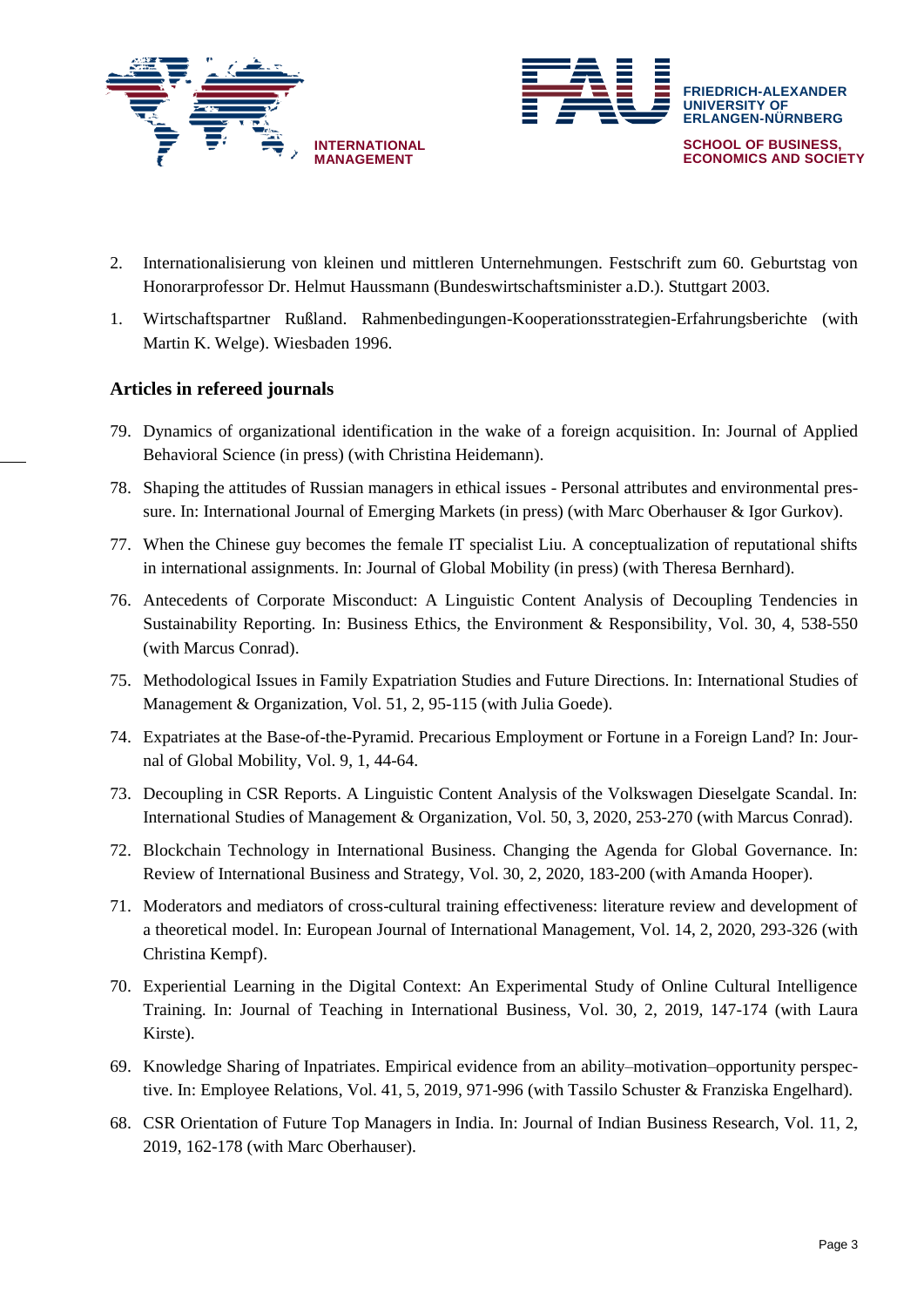



- 67. International Activities of Football Clubs, Fan Attitudes and Brand Loyalty. In: Journal of Brand Management, Vol. 26, 4, 2019, 410-425 (with Daniel Maderer).
- 66. Political Strategies of Chinese Firms in Germany. An Institutionalist Perspective. In: International Journal of Emerging Markets, Vol. 13, 6, 2018, 1438-1456.
- 65. CEOs' cultural and demographic attributes and organizational performance of Indian SMEs. An upper echelon approach. In: International Journal of Entrepreneurial Venturing, Vol. 10, 5, 2018, 483-512 (with Carina B. Friedmann & Ritam Garg).
- 64. Stakeholder Pressures, CSR Practices, and Business Outcomes. An Empirical Study in Denmark, Germany and the Netherlands. In: European Journal of International Management, Vol. 12, 4, 2018, 472- 500 (with Nicola Berg, Carolyn Egri, Knud Sinding, Oliver Furrer & Corinna Dögl).
- 63. Market Entry Strategies and Performance of Chinese Firms in Germany. The Moderating Effect of Home Government Support. In: Management International Review, Vol. 58, 1, 2018, 147-170 (with Sue Claire Berning).
- 62. Biculturals, Team Facilitation and Multicultural Team Performance. An Information-Processing Perspective. In: European Journal of Cross-Cultural Competence and Management, Vol. 4, 3/4, 2017, 236- 262 (with Franziska Engelhard).
- 61. The impact of brand associations on brand loyalty in the football industry. A comparison of fans from developed and emerging football markets. In: Sport, Business and Management: An International Journal, Vol. 6, 5, 2016, 499-519 (with Daniel Maderer & Rachel Woodland).
- 60. Study Abroad Programs. Individual Motivations, Cultural Intelligence, and the Mediating Role of Boundary Spanning. In: Academy of Management Learning & Education, Vol. 15, 3, 2016, 435-455 (with Franziska Engelhard).
- 59. Which Factors Drive FDI Location Choice Success in India? An Empirical Study Based on Porter's Diamond Model. In: International Journal of Business and Emerging Markets, Vol. 8, 1, 2016, 3-29 (with Carina Friedmann).
- 58. Mentoring, Skill Development, and Career Success of Foreign Expatriates. In: Human Resource Development International, Vol. 18, 3, 2015, 278-294 (with Judith Ambrosius).
- 57. Expatriate Performance in High-risk Countries: Influence of Family-Related Stress. In: International Business Review, Vol. 24, 5, 2015, 849–860 (with Benjamin Bader & Nicola Berg).
- 56. Employer Attractiveness of Chinese, Indian and Russian Firms in Germany. Signaling Effects of HR Practices. In: Corporate Reputation Review, Vol. 18, 3, 2015, 223-242 (with Heidi Kreppel).
- 55. Personal attributes, organizational conditions and ethical attitudes. A social cognitive approach. In: Business Ethics: A European Review, Vol. 24, 3, 2015, 264-281 (with Anastasia Baron & Carina B. Friedmann).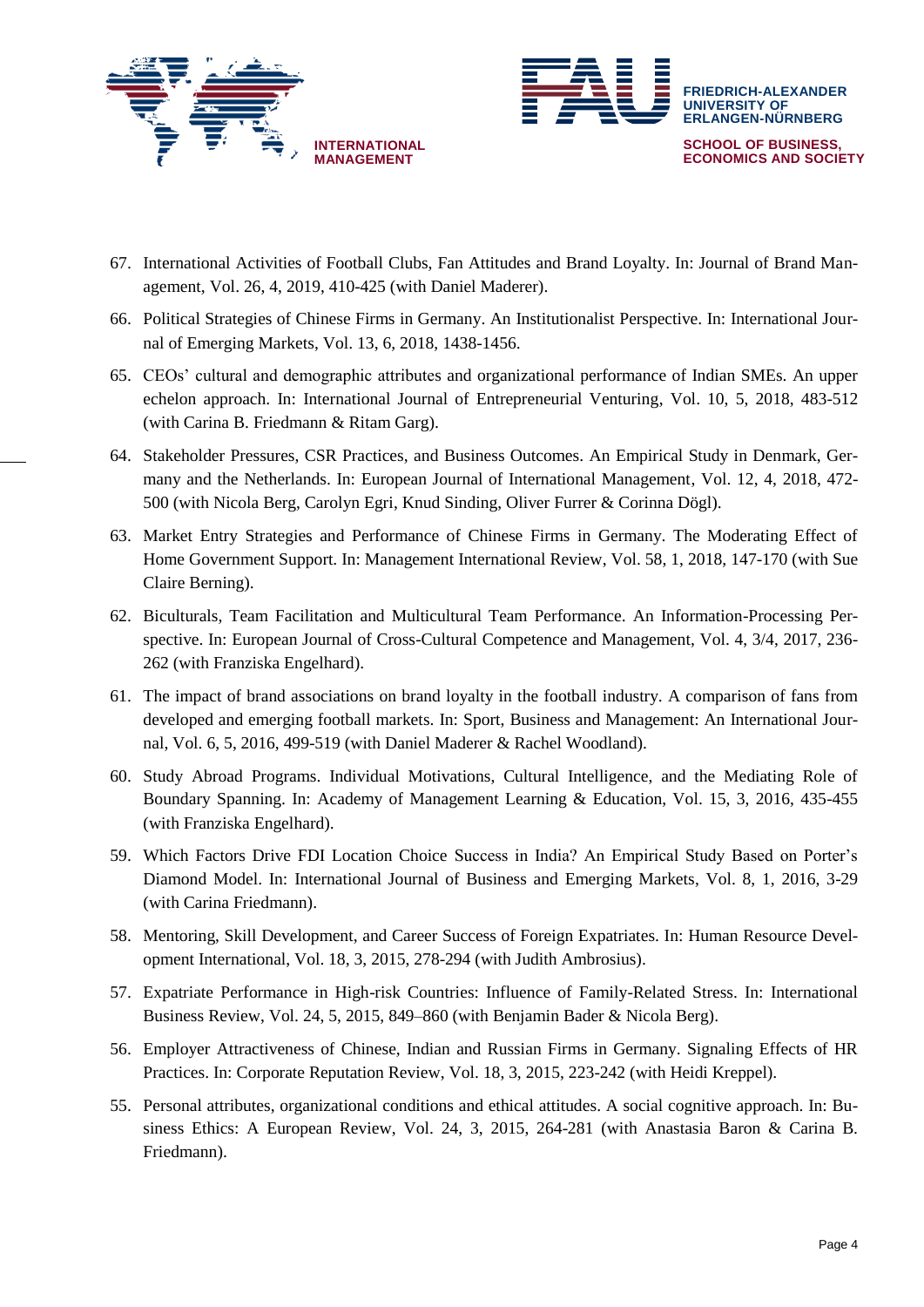



- 54. Internationalisierung mittelständischer Weltmarktführer. Ein Phasenmodell. In: Betriebswirtschaftliche Forschung und Praxis, 2, 2015, 154-179 (with David Rygl & Helmut Haussmann).
- 53. Resource dependency, innovative strategies and firm performance in BOP-markets. In: Journal of Product Innovation Management, Vol. 31, S1, 2014, 43-59 (with Tassilo Schuster).
- 52. Professional football squads as multicultural teams: Cultural diversity, intercultural experience, and team performance. In: International Journal of Cross Cultural Management, Vol. 14, 2, 2014, 215-238 (with Daniel Maderer & Tassilo Schuster).
- 51. Benefits of Cross-sector Partnerships in Markets at the Base of the Pyramid. In: Business Strategy and the Environment, Vol. 23, 3, 2014, 188-203 (with Tassilo Schuster).
- 50. Corporate environmental responsibility, employer reputation and employee commitment. An empirical study in developed and emerging economies. In: International Journal of Human Resource Management, Vol. 25, 12, 2014, 1739-1762 (with Corinna Dögl).
- 49. Remote Control of Foreign Subsidiaries. A Transaction Cost Analysis of Virtual Expatriation. In: European Journal of International Management, Vol. 7, 6, 2013, S. 623-645 (with Katrin Schillo).
- 48. Market Entry Strategies in Emerging Markets. An Institutional Study in the BRIC countries. In: Thunderbird International Business Review, Vol. 55, 2013, 237-252 (with Anastasia Baron).
- 47. Cultural Determinants of Email Communication Styles. In: International Journal of Cross Cultural Management, Vol. 13, 1, 2013, 89-110 (with Abigail Weldon & Helen Rogers).
- 46. Indigenous Management Research. In: Management International Review, Vol. 53, 1, 2013, S. 1-11.
- 45. Chinese outward foreign direct investment A challenge for traditional internationalization theories? In: Journal für Betriebswirtschaft, Vol. 62, 3/4, 2012, 169-224 (with Sue Berning).
- 44. Determinants of the Perceived Attractiveness of Chinese Products by German Consumers. In: Journal of Global Marketing, Vol. 25, 2, 2012, 79-99 (with Heidi Kreppel).
- 43. Market Entry of Multinational Companies in Markets at the Bottom of the Pyramid: A Learning Perspective. In: International Business Review, Vol. 21, 5, 2012, 817-830 (with Tassilo Schuster).
- 42. Learning style preferences and the perceived usefulness of e-learning. In: Teaching in Higher Education, Vol. 63, 3, 2012, 309-322 (with Alex T. Mohr & Nicola Berg).
- 41. Strategien des Markteintritts in die BRIC-Staaten. In: Marketing Review St. Gallen, 2, 2012, 40-45 (with Anastasia Baron).
- 40. How International is Corporate Environmental Responsibility? A Literature Review. In: Journal of International Management, Vol. 18, 2, 2012, 180-195 (with Corinna Dögl).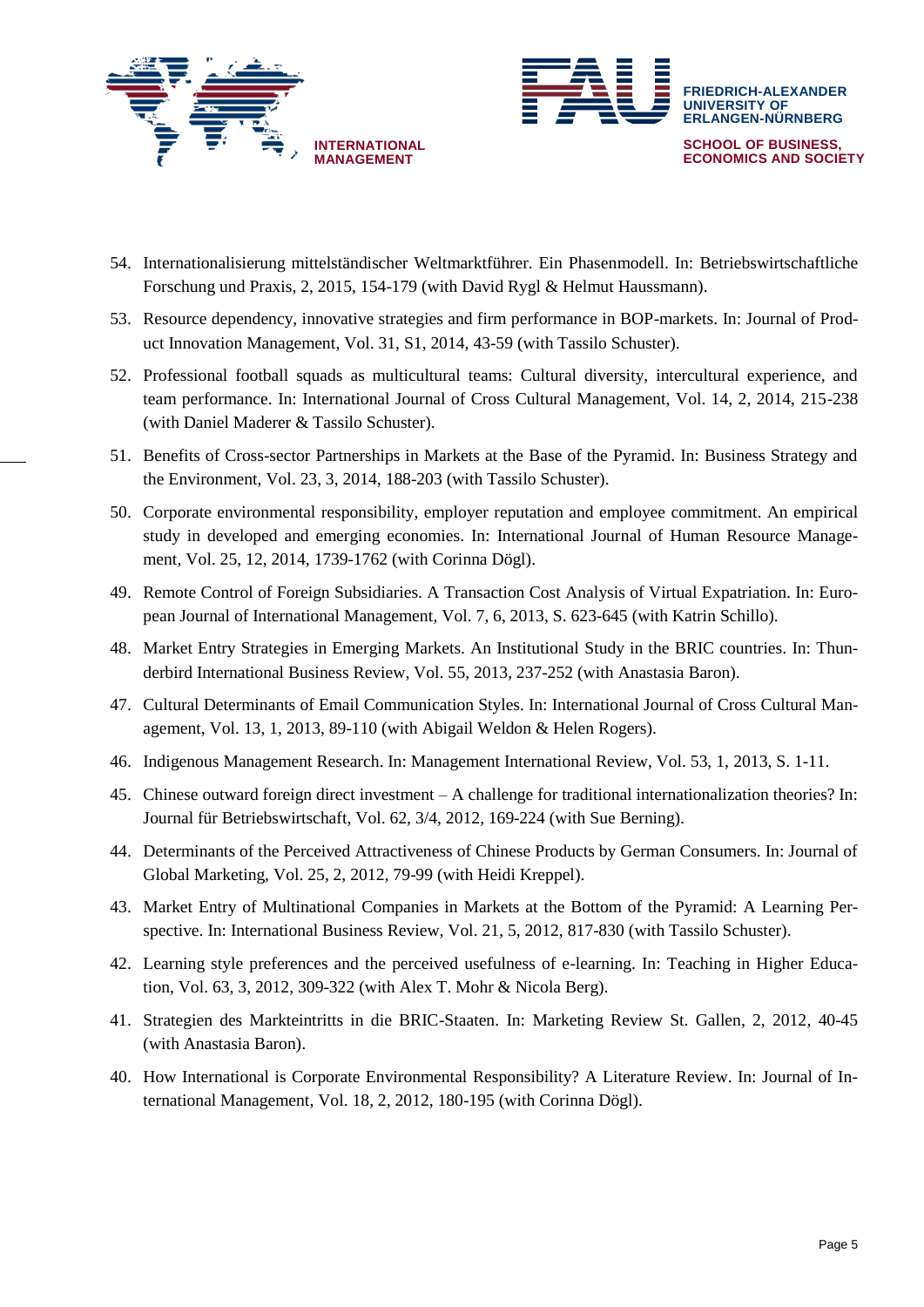



- 39. Competitive Advantage of German Renewable Energy Firms in India and China. An Empirical Study based on Porter's Diamond. In: International Journal of Emerging Markets, Vol. 7, 2, 2012, 191-214 (with Corinna Dögl & Tassilo Schuster).
- 38. Mind over Money. Determinants of FDI Location Choice in India. In: International Journal of Business and Emerging Markets, Vol. 4, 2, 2012, 123-142 (with Carina B. Friedmann).
- 37. Motives of Outward Foreign Direct Investment from BRIC countries. An Exploratory Study. In: International Journal of Emerging Markets, Vol. 7, 1, 2012, 4-30 (with Heidi Kreppel).
- 36. Der Markteintritt von Multinationalen Unternehmungen in Märkte an der Basis der Einkommenspyramide. Eine lerntheoretische Perspektive. In: Zeitschrift für Management, 5. Jg., 3, 2011, 227-259 (with Tassilo Schuster).
- 35. Managing and Training for Virtual Teams in India. In: Team Performance Management, Vol. 17, 5/6, 2011, 206-223 (with Katrin Schillo, Helen Rogers & Carina B. Friedmann).
- 34. Subsidiary Interdependencies and International Human Resource Management Practices in German MNCs. A Resource-based View. In: Management International Review, Vol. 51, 1, 2011, 93-115 (with Alex T. Mohr).
- 33. Virtual Delegation across Borders: A Knowledge-based Perspective. In: European Management Journal, Vol. 29, 1, 2011, 1-10 (with Katrin Schillo).
- 32. Cultural Determinants of Learning Style Preferences. In: Academy of Management Learning & Education, Vol. 9, 4, 2010, 622-637 (with Alex T. Mohr).
- 31. Global Teams. A Network Analysis. In: Team Performance Management, Vol. 16, 3/4, 2010, 187-211 (with Nicola Berg).
- 30. Recruitment and Retention in Foreign Firms in India. A Resource-based view. In: Human Resource Management, Vol. 46, 3, 2010, 439-455 (with Carina B. Friedmann & Jonas F. Puck).
- 29. Competitive Advantage of German Renewable Energy Firms in Russia. An Empirical Study based on Porter's Diamond. In: Journal for East European Management Studies, Vol. 15, 1, 2010, 34-58 (with Corinna Dögl).
- 28. Stakeholder Networks of Foreign Investors in Russia. An Empirical Study among German Firms. In: Journal for East European Management Studies, Vol. 14, 4, 2009, 369-394 (with Jonas F. Puck).
- 27. Initiating Forces and Success Factors of Born Global Firms. In: European Journal of International Management, Vol. 3, 2, 2009, 232-260 (with Birgit Wessely).
- 26. Beyond Entry Mode Choice: Explaining the Conversion of Joint Ventures into Wholly-owned Subsidiaries in the PRC. In: Journal of International Business Studies, Vol. 40, 3, 2009, 388-404 (with Jonas F. Puck & Alex T. Mohr).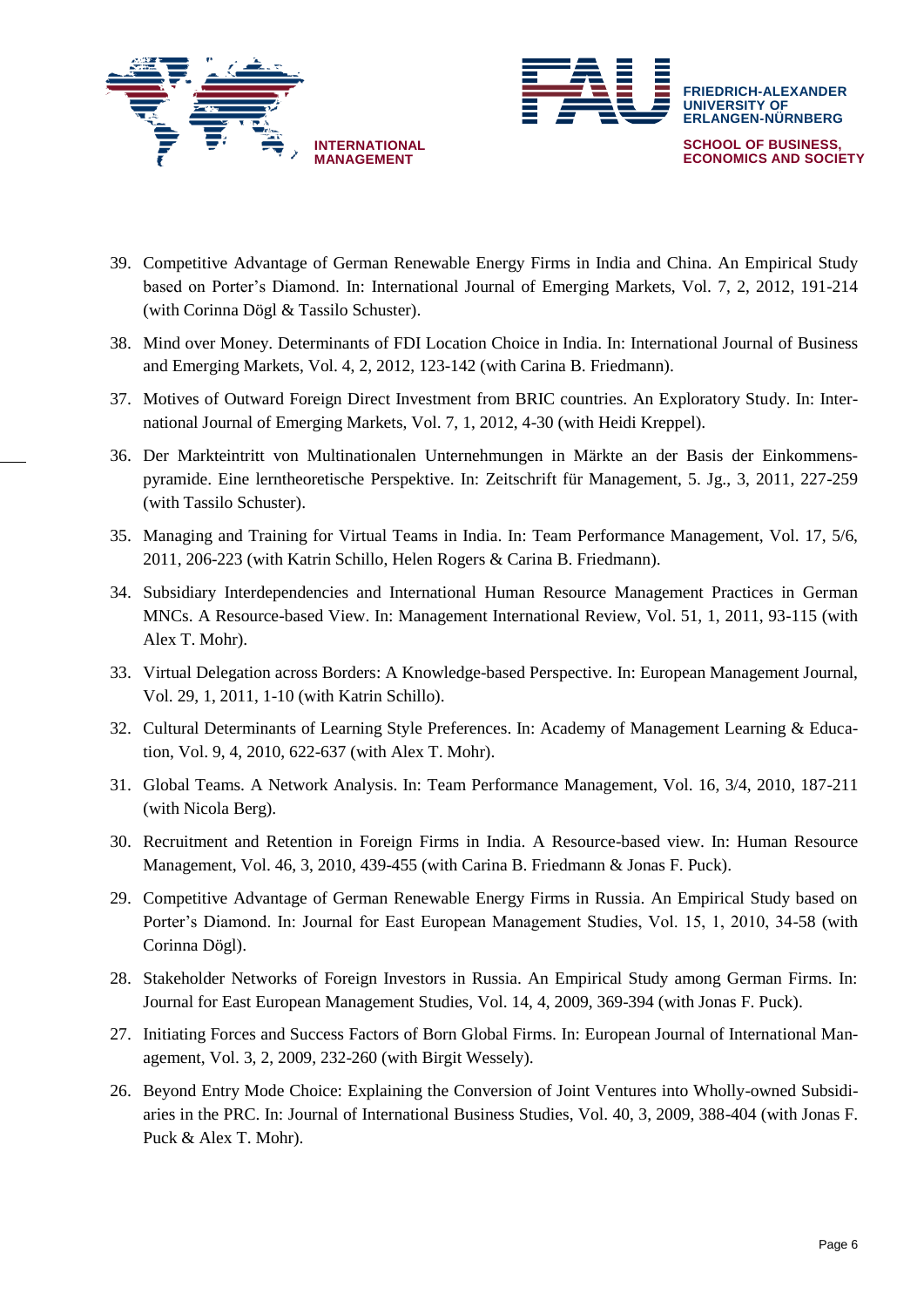



- 25. Können Musikgeschmack und Reisepräferenzen die kulturelle Anpassung von Auslandsentsandten vorhersagen? Ergebnisse einer empirischen Untersuchung. In: Zeitschrift für Management, 3. Jg., 2, 2008, 173-194 (with Heidi Kreppel & Jonas F. Puck).
- 24. Intercultural Training Requirements for Virtual Assignments: Results of an Explorative Empirical Study. In: Human Resource Development International, Vol. 11, 3, 2008, 271-286 (with Katrin Schillo).
- 23. To Bribe or to Convince? Political Stakeholders and Political Activities in German Multinational Corporations. In: International Business Review, Vol. 16, 1, 2007, 47-67 (with Nicola Berg & Jonas F. Puck).
- 22. Human Resource Management at Star Alliance. Pressures for Standardization and Differentiation. In: Journal of Air Transport Management, Vol. 12, 6, 2006, 306-312 (with Sarah Wilson & Nicola Berg).
- 21. Pfadabhängigkeit des Internationalisierungsprozesses? Ein empirischer Test der Lerntheorie der Internationalisierung von Johanson/Vahlne in Unternehmungen der deutschen Automobilindustrie. In: Zeitschrift für Management, 1. Jg., 4, 2006, 378-404.
- 20. Cultural Convergence through Web-Based Management Techniques? The Case of Corporate Web Site Recruiting. In: Journal of International Management, Vol. 12, 2006, 181-195 (with Jonas F. Puck & Alex Mohr).
- 19. Ist die kulturelle Anpassung von Entsandten eine Familienangelegenheit? Eine empirische Untersuchung deutscher Fach- und Führungskräfte und deren Familien im Ausland. In: Zeitschrift für Personalforschung, 20. Jg., 2, 2006, 121-140 (with Markus G. Kittler & Martina Ungar).
- 18. Configuration and Co-ordination of Value Activities in German Multinational Corporations. In: European Management Journal, Vol. 23, 5, 2005, 564-575.
- 17. How Multinational Corporations Deal With Their Socio-political Stakeholders. An Empirical Study in Asia, Europe, and the U.S. In: Asian Business & Management. Vol. 3, 3, 2004, 299-313 (with Nicola Berg).
- 16. Knowledge Management in Multinational Corporations. Results of an Empirical Study among German Firms. In: Management International Review, Vol. 44, Special Issue 3, 2004, 129-145 (with Nicola Berg).
- 15. Management of International Strategic Cooperation: Situational Conditions, Performance Criteria and Success Factors. In: Thunderbird International Business Review, Vol. 46, 3, 2004, 255-274.
- 14. Kulturelle Einflüsse auf internetbasierte HR-Managementtechniken. Verliert die nationale Kultur an Bedeutung? In: Zeitschrift für Personalforschung, 18. Jg., 1, 2004, 24-38 (with Jonas F. Puck, David Rygl & Andreas Exter).
- 13. Management Training in Russia Some Critical Remarks. In: Journal for East European Management Studies, Vol. 7, 2, 2002, 189-190.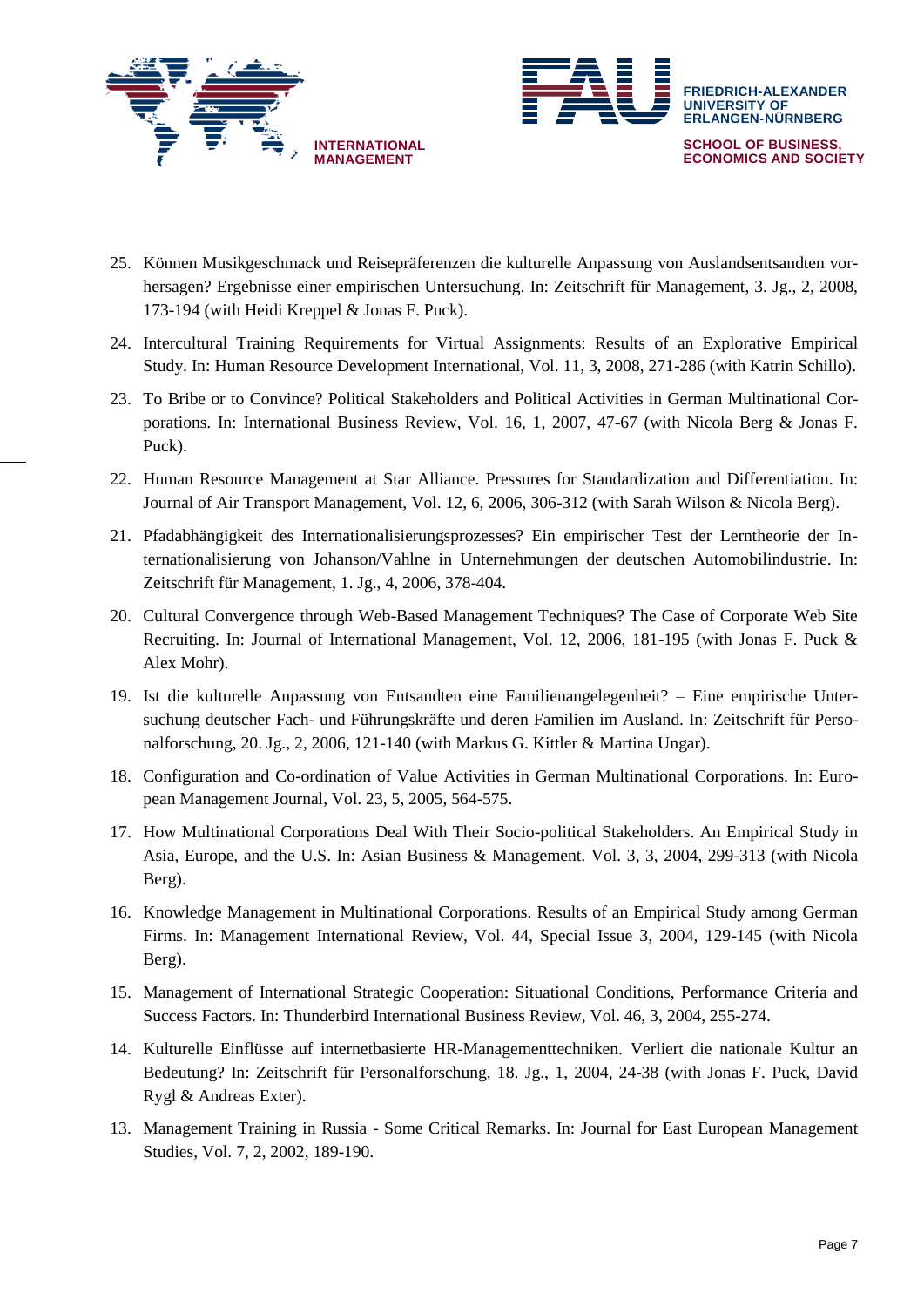



- 12. Gute Geschäfte mit schlechtem Gewissen? Ökonomische, politische und ethische Aspekte der Tätigkeit deutscher Unternehmungen in der VR China. In: Zeitschrift für Wirtschafts- und Unternehmensethik, 3. Jg., 1, 2002, 35-54 (with Nicola Berg).
- 11. Public Affairs-Management in Multinationalen Unternehmungen. Ergebnisse einer empirischen Untersuchung deutscher Unternehmungen in Rußland. In: Journal for East European Management Studies, 6. Jg., 4, 2001, 376-399 (with Nicola Berg).
- 10. Neue Organisationsformen. In: Zeitschrift Führung + Organisation, 70. Jg., 6, 2001, 338-345.
- 9. Public Affairs Management Activities of German Multinational Corporations in India. In: Journal of Business Ethics, Vol. 30, 1, 2001, 105-119 (with Nicola Berg).
- 8. Wissensmanagement in Multinationalen Unternehmungen. Ergebnisse einer empirischen Untersuchung. In: Zeitschrift für betriebswirtschaftliche Forschung, 52. Jg., 12, 2000, 762-777 (with Martin K. Welge).
- 7. Entwicklung, Evolution oder Archäologie? Ansätze zu einer postmodernen Theorie des organisatorischen Wandels. In: Managementforschung 10. Organisatorischer Wandel und Transformation, edited by G. Schreyögg & P. Conrad. Wiesbaden 2000, 99-142.
- 6. International Management under Postmodern Conditions. In: Management International Review, Vol. 39, 4, 1999, 305-322 (with Martin K. Welge).
- 5. Human Resource Management in -East-West Joint Ventures. In: Current Politics and Economics of Europe, Vol. 7, 2/3, 1997, 183-197 (with Martin K. Welge).
- 4. Unternehmenskulturelle Anpassungsprobleme in deutsch-russischen Joint Ventures. In: Journal for East European Management Studies, Vol. 1, 1, 1996, 7-27.
- 3. Personalmanagement Multinationaler Unternehmungen in Osteuropa. Ergebnisse einer explorativen empirischen Untersuchung. In: Zeitschrift für Personalforschung, 9. Jg., 3, 1995, 308-311.
- 2. Die Gestaltung effizienter Entlohnungssysteme in Mittel- und Osteuropa. Ergebnisse einer empirischen Untersuchung. In: Zeitschrift für Personalforschung, 9. Jg., 1, 1995, 28-53.
- 1. Joint Ventures in der UdSSR: Privatkapitalistische Inseln oder intersystemare Unternehmungskooperationen? In: Aussenwirtschaft, 44. Jg., 3/4, 1989, 399-424.

## **Articles in non-refereed academic journals**

- 48. Preparation for Foreign Assignments. In: Personalführung, 12/1, 2019/2020, 22-27.
- 47. Netzwerkanalyse von Arbeitgeberpräferenzen. In: Personal Quarterly, 3, 2019, S. 35-41 (mit Theresa Bernhard).
- 46. Internationalisierung kleiner und mittelständischer Unternehmen: Herausforderungen und Gestaltungsoptionen. In: Der Betrieb, 51/52, 2015, S. 2950-2953.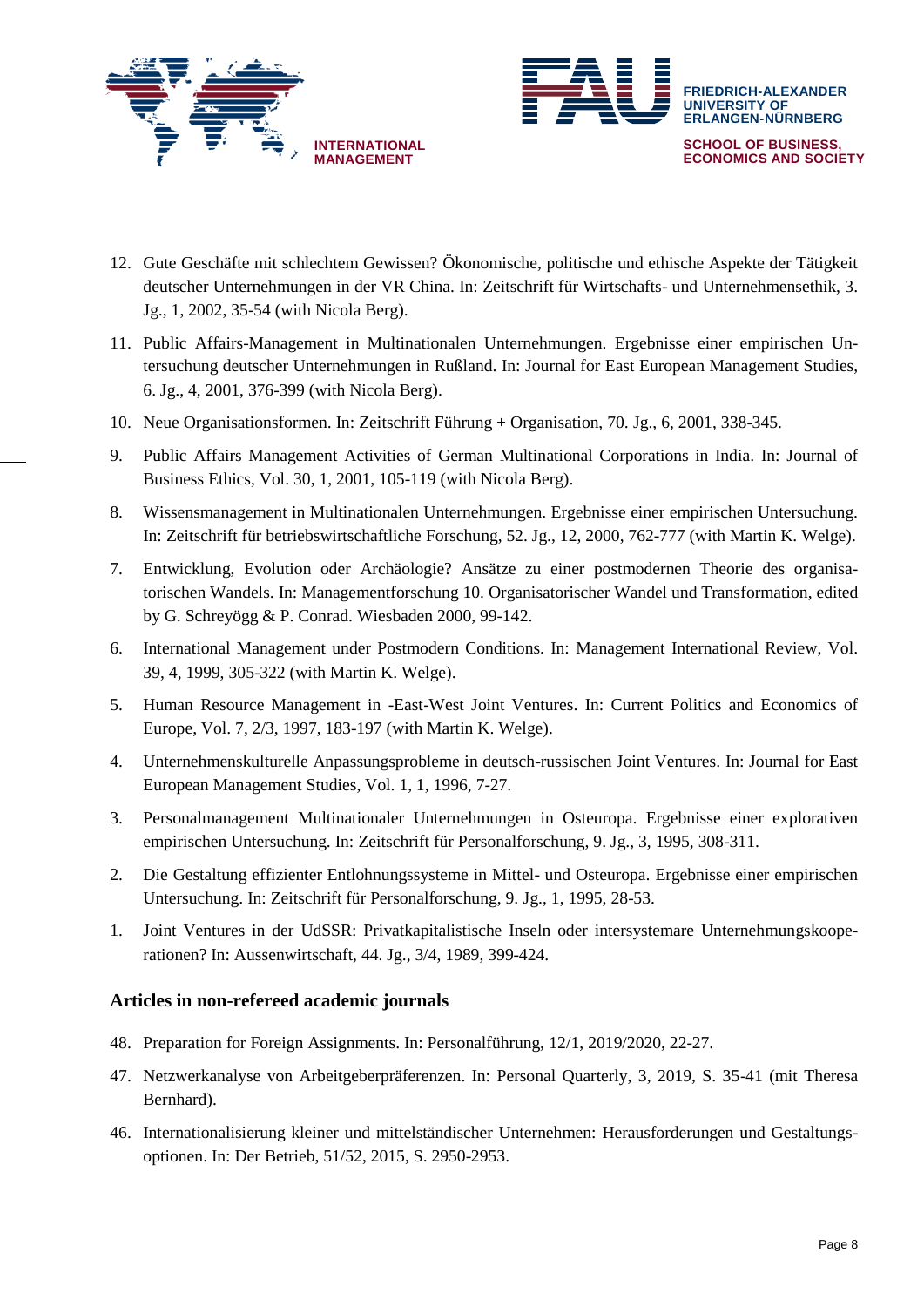



- 45. Bikulturelle Führungskräfte. In: Wirtschaftswissenschaftliches Studium (WiSt), Vol. 43., 10, 2014, 521- 526 (with Franziska Engelhard).
- 44. Internationales Personalmanagement in Teamsportmannschaften. Das Beispiel Hockey. In: Sciamus – Sport und Management, 2, 2014, 16-22 (with Nicola Berg & Tobias Hauke).
- 43. Российские многонациональные корпорации в Германии: имидж бренда и привлекательность работодателя. In: Вестник Санкт-Петербургского университета. Серия "Менеджмент", 4, 2012, 3- 21 (with Heidi Kreppel).
- 42. Die Internationalisierung von Fußballvereinen am Beispiel des FC Schalke 04. In: Wirtschaftswissenschaftliches Studium (WiSt), 41. Jg., 10, 2012, 563-566 (with Daniel Maderer).
- 41. Mergers & Acquisitions in Indien. In: M&A Review, 22. Jg., 1, 2012, 13-16 (with Carina Friedmann).
- 40. Die Ordnung jenseits der Welt der sichtbaren Dinge. Besonderheiten der Personalführung in Indien. In: Personalführung, 12, 2011, 22-29 (with Carina B. Friedmann).
- 39. Entsendungsprozesse gestalten: Entsendung von Fach- und Führungskräfte nach Indien. In: Personal Quarterly, 10, 2011, 40-45 (with Carina B. Friedmann).
- 38. Ausländische Unternehmungstätigkeit in Indien. In: Wirtschaftswissenschaftliches Studium (WiSt), 40. Jg., 3, 2011, 151-154 (with Carina B. Friedmann).
- 37. "Bottom of the Pyramid"-Märkte. In: wisu, 38. Jg., 10, 2009, 1337-1341 (with Tassilo Schuster).
- 36. Die russische Automobilindustrie. Struktur und Perspektiven für in- und ausländische Unternehmungen. In: Osteuropa-Wirtschaft, 51. Jg., 2, 2006, 140-159.
- 35. Virtuelle Auslandsentsendungen. In: Wirtschaftswissenschaftliches Studium (WiSt), 35. Jg., 6, 2006, 320-324 (with Katrin Schillo).
- 34. Education for Keeps. Differences in Training Staff. In: Business Forum China, 2, 2006, 42-43 (with Jonas F. Puck).
- 33. Kulturunterschiede bleiben bestimmend. In: Personalwirtschaft, 32. Jg., 10, 2005, 10-14 (with Jonas F. Puck).
- 32. Personalentwicklung. In: Wirtschaftswissenschaftliches Studium (WiSt), 34. Jg., 3, 2005, 134-138 (with Nicola Berg).
- 31. Neuer Anlauf zum freien Handel. Regierung plant die Schaffung neuer Sonderwirtschaftszonen. In: Ost-West-Contact, 50. Jg., 11, 2004, 42-44.
- 30. Staffing in and Beyond the Chinese Centers. Personnel Recruitment in Shanghai and Shandong. In: Business Forum China, 2, 2004, 52-53 (with Markus G. Kittler & Jonas F. Puck).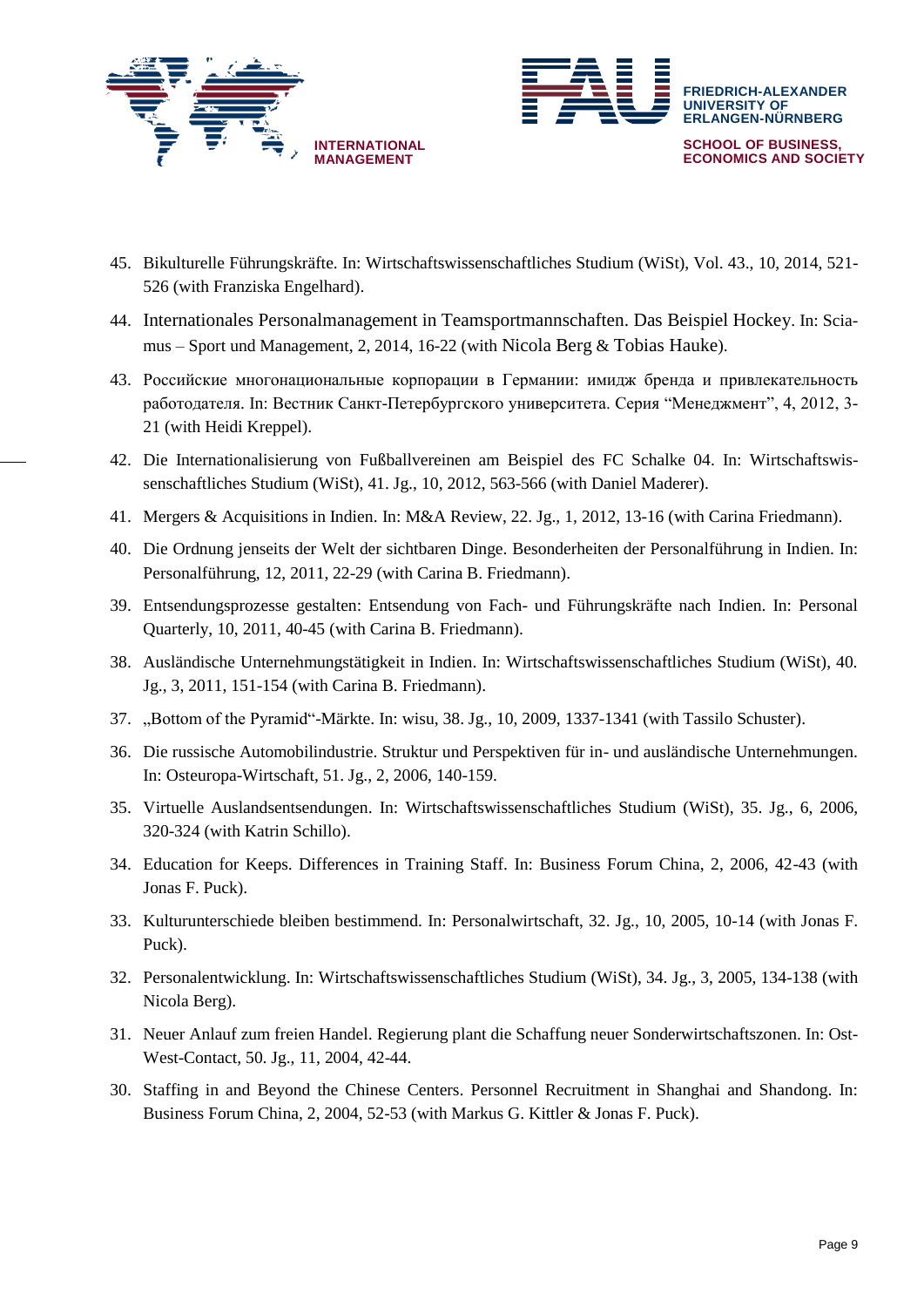



- 29. Interkulturelle Teams Chancen, Risiken und Erfolgsfaktoren. In: Personal, 55. Jg., 8, 2003, 46-49 (m. Jonas F. Puck).
- 28. Herausforderung chinesische Provinz. In: Personalwirtschaft, 30. Jg., 2003, 7, 15-21 (with Markus Kittler, Alexander T. Mohr & Jonas F. Puck).
- 27. Arbeitgeberimage deutscher Großunternehmungen. In: Personal, 54. Jg., 10, 2002, 18-21 (with David Rygl).
- 26. Individualisierung der Erfolgsbeurteilung in Multinationalen Unternehmungen. In: Controlling, 11. Jg., 12, 1999, 569-573 (with Martin K. Welge).
- 25. Betriebswirtschaftliche Implikationen der Monetarisierung der russischen Wirtschaft. In: Osteuropa-Wirtschaft, 44. Jg., 2, 1999, 160-176.
- 24. Sostojanie i perspektivy ékonomičeskogo sotrudničestva Belarusi i Germanii [Stand und Perspektiven der wirtschaftlichen Zusammenarbeit zwischen Belarus und Deutschland]. In: Belorusskaja ékonomičeskaja Gazeta, 2, 1999, 47-50.
- 23. Stand und Perspektiven der wirtschaftlichen Entwicklung der Republik Belarus. In: Wirtschaft und Recht in Osteuropa, 7. Jg., 8, 1998, 281-286.
- 22. Kritische Anmerkungen zum Zeitwettbewerb. In: Wirtschaftswissenschaftliches Studium (WiSt), 28. Jg., 10, 1999, 527-531.
- 21. Die Entwicklung der russischen Wirtschaft aus postmoderner Perspektive. In: Osteuropaforschung im Umbruch? Politik und Wirtschaft in Osteuropa. Otto Wolff von Amerongen zum 80. Geburtstag. Osteuropa, 48. Jg., 8/9, 1998, 868-876.
- 20. Theoretische Erklärungsansätze globaler Unternehmungstätigkeit. In: Das Wirtschaftsstudium (wisu), 26. Jg., 11, 1997, 1054-1061, 1081 (with Martin K. Welge).
- 19. Wettbewerbsfähigkeit von Nationen. Der "Diamant"-Ansatz von Porter. In: Wirtschaftswissenschaftliches Studium (WiSt), 26. Jg., 4, 1997, 199-201 (with Nicola Berg).
- 18. Back in the (U)SSR. Der belorussische Präsident Lukašenka treibt die Reintegration mit Rußland voran. In: Osteuropa, 47. Jg., 2, 1997, A 55-A 62.
- 17. Ökonomische Voraussetzungen und Folgen einer Osterweiterung der Europäischen Union. In: Osteuropa, 46. Jg., 6, 1996, 537-547.
- 16. Erfahrungen bei einer Kurzzeit-Gastdozentur an der Staatsuniversität St. Petersburg. In: Osteuropa, 45. Jg., 11, 1995, 1067-1069.
- 15. Bedingungen, Verfahren und Kriterien der Personalbeschaffung in Mittel- und Osteuropa. In: Wirtschaft und Recht in Osteuropa, 4. Jg., 2, 1995, 49-57.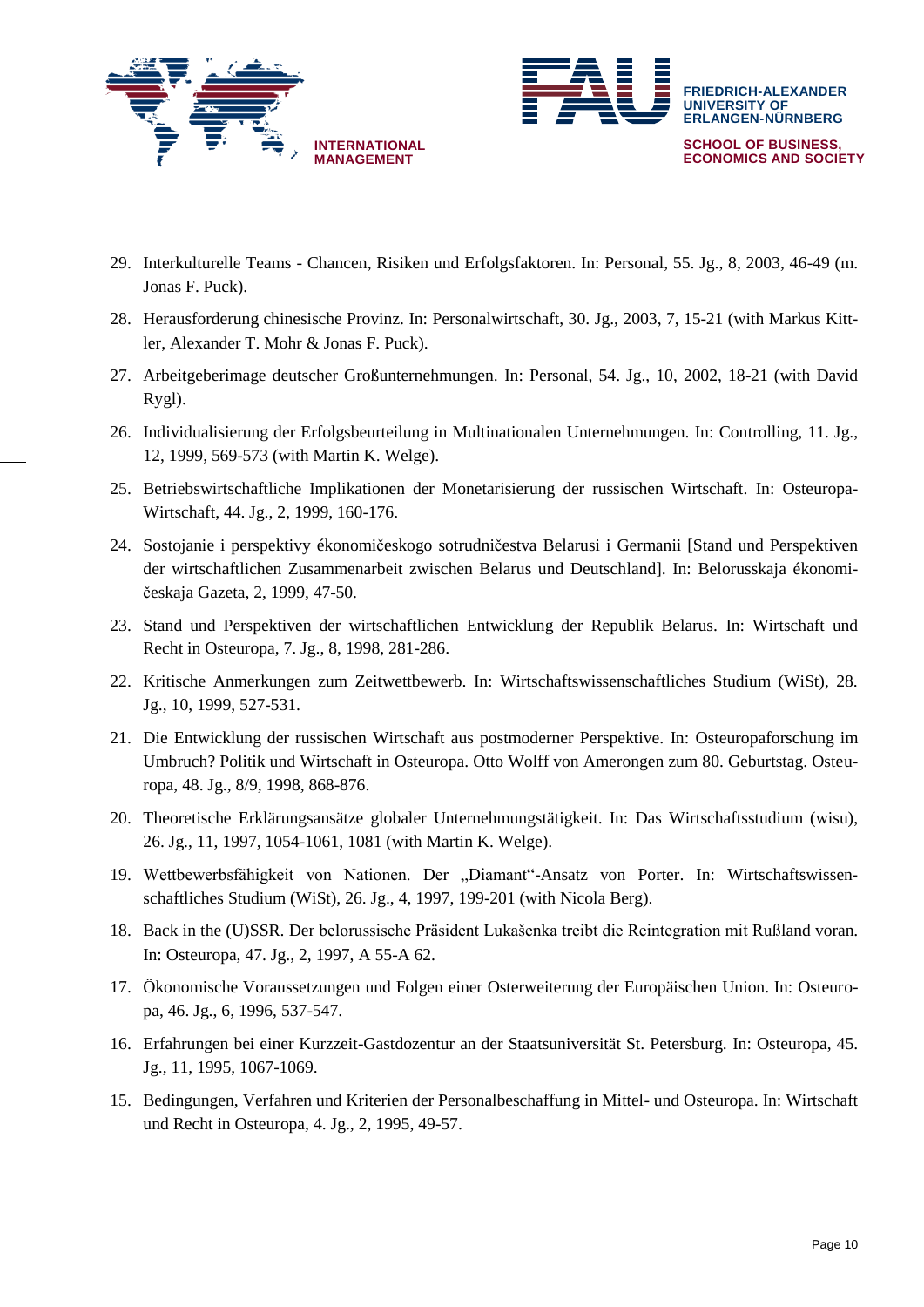



- 14. Quantitative Personalbedarfsplanung in der öffentlichen Verwaltung. Ziele, Möglichkeiten und Grenzen vor dem Hintergrund der Diskussion um einen schlanken Staat. In: Verwaltung und Fortbildung, 23. Jg., 1, 1995, 41-59.
- 13. L'aide occidentale: situation et perspectives. In: Problèmes Économiques, Nr. 2409, 1.2.1995, 21-26.
- 12. Entsendung von Führungskräften nach Mittel- und Osteuropa. In: Personal. Zeitschrift für Human Resource Management, 47. Jg., 1, 1995, 15-19.
- 11. Zwischen Monetarismus und Staatskapitalismus Die rußländische Führung auf der Suche nach einem funktionsfähigen wirtschaftspolitischen Konzept. In: Osteuropa, 44. Jg., 10, 1994, A 543-A 547.
- 10. Westliche Hilfsmaßnahmen für Rußland vor dem Offenbarungseid? In: Osteuropa-Wirtschaft, 39. Jg., 3, 1994, 153-164.
- 9. Nahes Ausland Belarus. In: Blätter für deutsche und internationale Politik, 38. Jg., 12, 1993, 1439-1441.
- 8. Im Schneckentempo ins Unbestimmte. Stand und Perspektiven der Wirtschaftsreformen in Weißrußland. In: Osteuropa, 43. Jg., 9, 1993, 839-852.
- 7. Korruption in den Korridoren der Macht. Kampf gegen die Wirtschaftskriminalität in den GUS-Staaten. In: Osteuropa, 43. Jg., 5, 1993, A 231-A 243 (with Stefanie Harter).
- 6. Ökonomische Perspektiven der Gemeinschaft Unabhängiger Staaten. In: Osteuropa, 42. Jg., 9, 1992, 727-741 (with Alexej Schulus).
- 5. Westliche Hilfe ist kein Zauberelixier. Möglichkeiten der Unterstützung des Systemtransfers in der UdSSR durch die westlichen Industrieländer. In: Osteuropa, 42. Jg., 1, 1992, 41-55.
- 4. Perspektiven der Gründung von Freien Wirtschaftszonen in der UdSSR. In: Osteuropa, 41. Jg., 12, 1991, A 679-A 682 (with Stefanie Harter).
- 3. Die UdSSR auf dem Weg zur Marktwirtschaft. Programme, Maßnahmen, Widerstände. In: Osteuropa, 41. Jg., 7, 1991, 619-634.
- 2. Ursachen, Ausmaße und Ausprägungen der Schattenwirtschaft in der UdSSR. In: Osteuropa, 41. Jg., 1, 1991, 46-55.
- 1. Genossenschaften in der UdSSR: Vorboten eines freien Unternehmertums? In: Osteuropa-Wirtschaft, 35. Jg., 3, 1990, 198-207.

## **Book chapters**

104. "Fair Burden Sharing" während der COVID-19 Pandemie. Eine sozioökonomische und ethische Betrachtung von Steuervermeidung durch Multinationale Unternehmen. In: COVID-19-Pandemie. Disruptionen und Lösungen in Unternehmen, Finanzen und Gesellschaft, ed. by T. Nikitina u. C. Reker. Berlin et al. 2022 (with Marcus Conrad) (in press).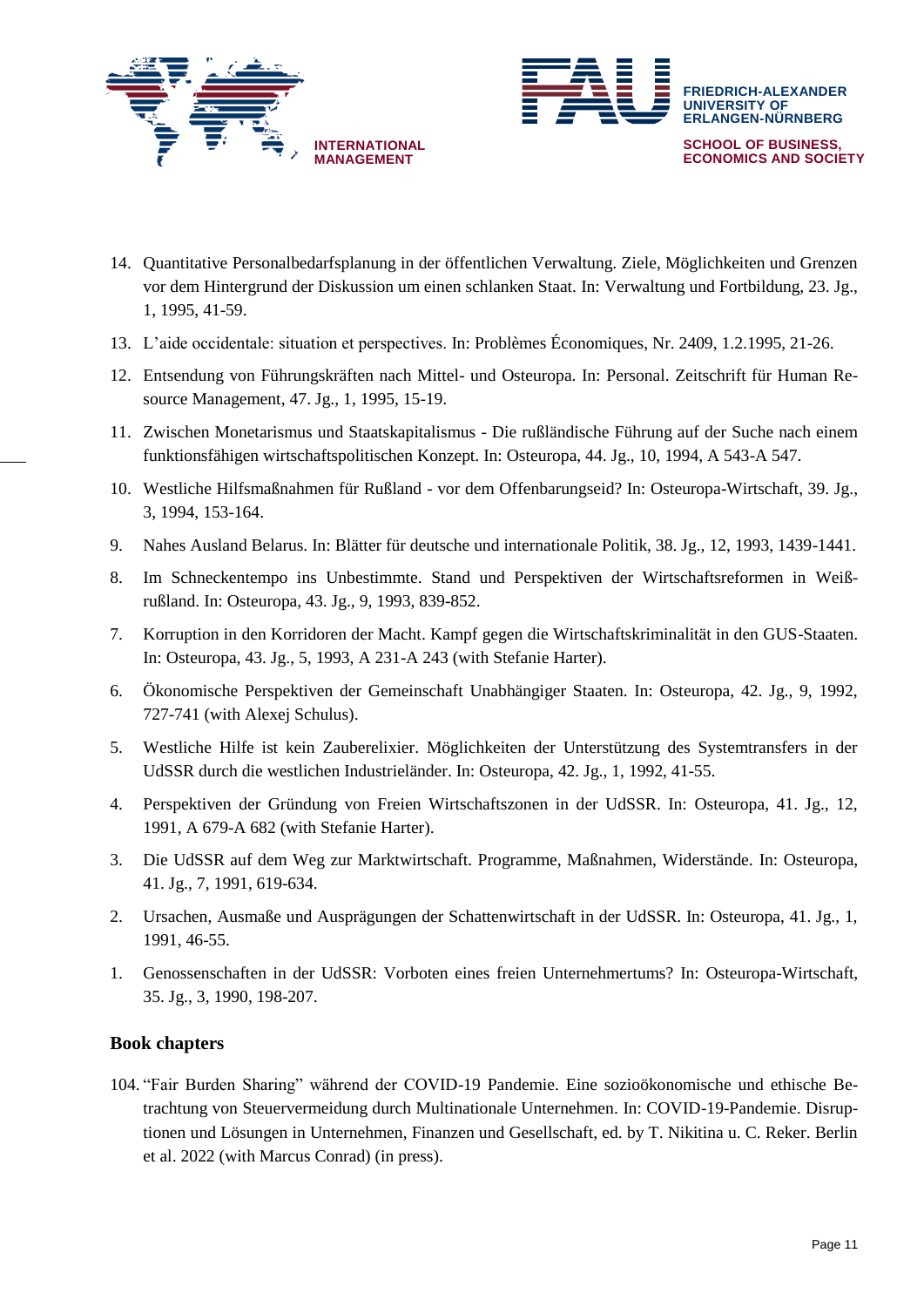



- 103. Huawei at Bay? A View on Dependency Theory in the Information Age. In: Huawei Goes Global. Volume I: Made in China, edited by W. Zhang, I. Alon & C. Lattemann. Cham, 291-308 (with Laura Kirste).
- 102. Beyond adjustment. Cultural boundary spanning. In: Global Business Intelligence, edited by J. M. Munoz. New York-London 2018, 23-35 (with Franziska Engelhard).
- 101. Email Communication Styles across Cultures. In: International Encyclopedia of Intercultural Communication, edited by Y.Y. Kim. New York et al. 2017 (with Sue Claire Berning).
- 100. The Internationalization of Medieval Family Business. The Case of Tucher. In: The Internationalization of Firms. Case Studies from the Nürnberg Metropolitan Region, edited by D. Holtbrügge & H. Haussmann. Augsburg-München 2017, 9-17 (with Sue Claire Berning).
- 99. The Internationalization Strategy of Adidas. In: The Internationalization of Firms. Case Studies from the Nürnberg Metropolitan Region, edited by D. Holtbrügge & H. Haussmann. Augsburg-München 2017, 19-37 (with Tassilo Schuster).
- 98. Export-based Internationalization Strategies. The Case of Uvex. In: The Internationalization of Firms. Case Studies from the Nürnberg Metropolitan Region, edited by D. Holtbrügge & H. Haussmann. Augsburg-München 2017, 39-48.
- 97. The Internationalization Strategy of NürnbergMesse. Advantages of a Late Follower. In: The Internationalization of Firms. Case Studies from the Nürnberg Metropolitan Region, edited by D. Holtbrügge & H. Haussmann. Augsburg-München 2017, 49-59 (with Franziska Engelhard).
- 96. Customer-driven Internationalization Strategies in Emerging Markets. The Case of Schaeffler. In: The Internationalization of Firms. Case Studies from the Nürnberg Metropolitan Region, edited by D. Holtbrügge & H. Haussmann. Augsburg-München 2017, 61-75.
- 95. Successful Internationalization in Turbulent Environments. The Case of Knauf in Russia. In: The Internationalization of Firms. Case Studies from the Nürnberg Metropolitan Region, edited by D. Holtbrügge & H. Haussmann. Augsburg-München 2017, 77-89.
- 94. Internationalization and Corporate Restructuring. The Case of Pfleiderer. In: The Internationalization of Firms. Case Studies from the Nürnberg Metropolitan Region, edited by D. Holtbrügge & H. Haussmann. Augsburg-München 2017, 91-101.
- 93. Developing Human Resources for International Activities. The Case of Leoni. In: The Internationalization of Firms. Case Studies from the Nürnberg Metropolitan Region, edited by D. Holtbrügge & H. Haussmann. Augsburg-München 2017, 103-113 (with Christina Kempf).
- 92. Restructuring and Organizational Change at Siemens. A Case Study. In: The Internationalization of Firms. Case Studies from the Nürnberg Metropolitan Region, edited by D. Holtbrügge & H. Haussmann. Augsburg-München 2017, 115-134 (with Tassilo Schuster & Alexandra Wilbs).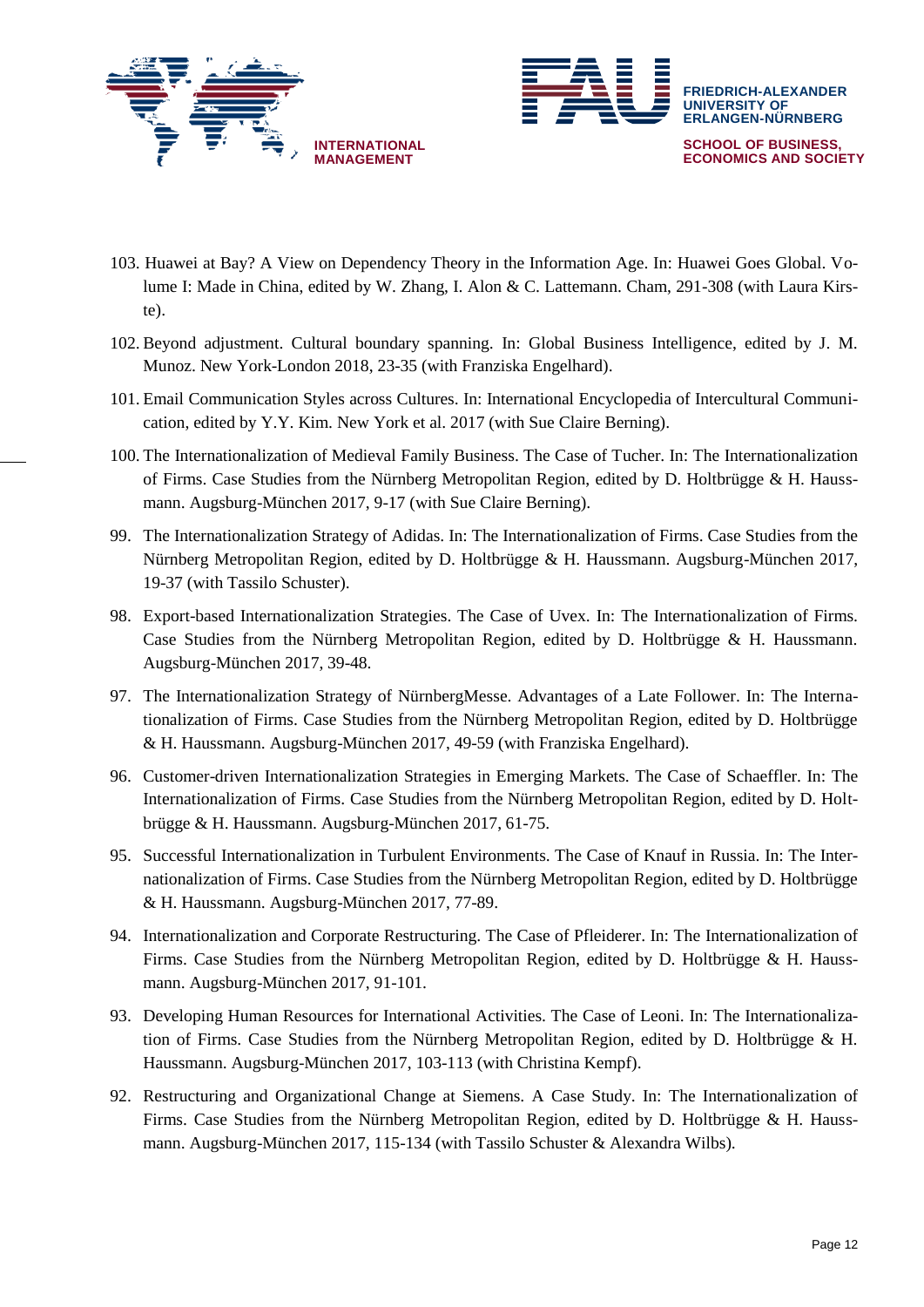



- 91. The Internationalization of GfK. From University Spin-off to Multinational Corporation. In: The Internationalization of Firms. Case Studies from the Nürnberg Metropolitan Region, edited by D. Holtbrügge & H. Haussmann. Augsburg-München 2017, 135-147.
- 90. The Acquisition of Waldrich Coburg by Beijing No. 1 Machine Tool Plant. A Case Study of Successful Acculturation. In: The Internationalization of Firms. Case Studies from the Nürnberg Metropolitan Region, edited by D. Holtbrügge & H. Haussmann. Augsburg-München 2017, 149-158.
- 89. Internationalization of Professional Service Firms. The Case of Rödl & Partner. In: The Internationalization of Firms. Case Studies from the Nürnberg Metropolitan Region, edited by D. Holtbrügge & H. Haussmann. Augsburg-München 2017, 159-172 (with Tassilo Schuster).
- 88. Internationalization of Professional Football Clubs. The Case of 1. FC Nürnberg. In: The Internationalization of Firms. Case Studies from the Nürnberg Metropolitan Region, edited by D. Holtbrügge & H. Haussmann. Augsburg-München 2017, 173-185 (with Michael Höfling & Daniel Maderer).
- 87. Challenges of Foreign Inpatriates in the Nürnberg Metropolitan Region. The Case of Vinay Kumar and his Family. In: The Internationalization of Firms. Case Studies from the Nürnberg Metropolitan Region, edited by D. Holtbrügge & H. Haussmann. Augsburg-München 2017, 187-201 (with Sindhu Nair & Judith Ambrosius).
- 86. Can International Defense Companies Act Socially Responsible? The Case of Diehl. In: The Internationalization of Firms. Case Studies from the Nürnberg Metropolitan Region, edited by D. Holtbrügge & H. Haussmann. Augsburg-München 2017, 203-216 (with Marcus Conrad).
- 85. Corporate Social Responsibility in Globally-operating Family Firms. The Case of Faber-Castell. In: The Internationalization of Firms. Case Studies from the Nürnberg Metropolitan Region, edited by D. Holtbrügge & H. Haussmann. Augsburg-München 2017, 217-235.
- 84. Regional Economic (De-)Integration. Brexit and its Consequences for Firms in the Nürnberg Metropolitan Region. In: The Internationalization of Firms. Case Studies from the Nürnberg Metropolitan Region, edited by D. Holtbrügge & H. Haussmann. Augsburg-München 2017, 237-262 (with Tassilo Schuster).
- 83. Expatriate adjustment. A review of concepts, drivers, and consequences. In: A Holistic Approach to Expatriate Management: Transatlantic Dialogues, edited by B. Bader, A.K. Bader & T. Schuster. London 2017, 297-336 (with Jonas F. Puck & Julia Raupp).
- 82. Country-of-origin Effects in a Global Market. The Case of China. In: The Palgrave Handbook of Managing Continuous Business Transformation, edited by H. Ellermann, P. Kreutter, U. Meister & W. Messner. London 2017, 289-311 (with Annalena Zeier).
- 81. Nachhaltigkeitsinnovationen durch länder- und sektorübergreifende Partnerschaften. In: Technologie, Strategie und Organisation. Festschrift zum 65. Geburtstag von Alexander Gerybadze, edited by. W. Burr &. M. Stephan. Wiesbaden 2017, 239-260 (with Markus Beckmann).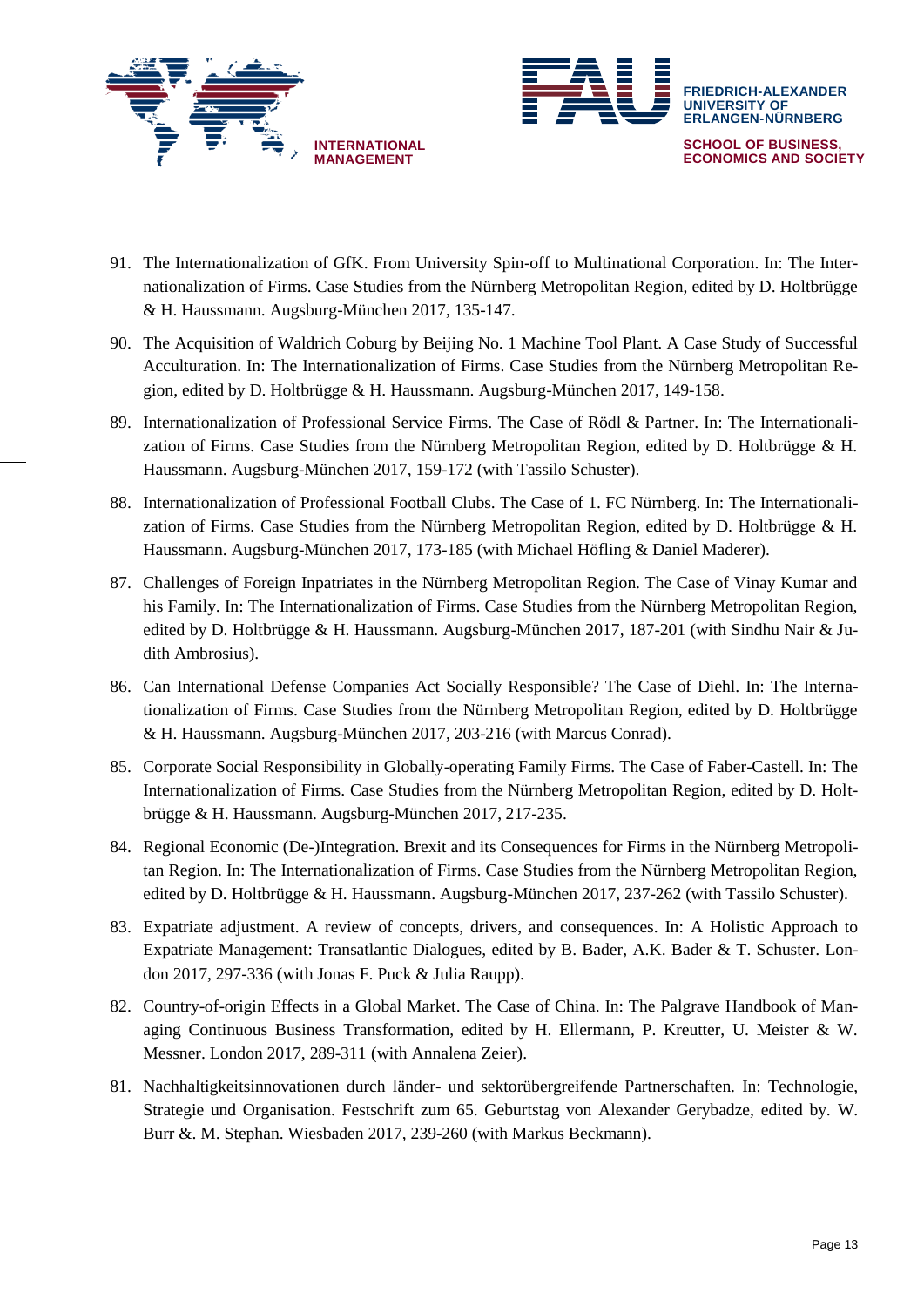



- 80. Student expectations and experiences in higher education A comparison of state and private universities in Germany. In: International Marketing of Higher Education. London 2016, edited by T. Wu & V. Naido, 171-190 (with Stephan Platz).
- 79. Organizational and Personal Antecedents of Ethical Attitudes in India. A Social Cognitive Perspective. In: Internationales Management und die Grundlagen des globalisierten Kapitalismus, edited by S. Eckert & G. Trautnitz. Berlin et al. 2016, 373-394 (with Tassilo Schuster & Carina B. Friedmann).
- 78. Indigenous Indian Management Philosophies. Key Concepts and Relevance for Modern Indian Firms. In: Indian Culture and Work Organisations in Transition, edited by A. Malik & V. Pereira. London-New York 2016, 59-75 (with Ritam Garg).
- 77. Pictures as means of intercultural communication. The case of Chinese firms in Germany. In: Yearbook of Market Entry Advisory 2016. Communication in International Business, edited by. A. Tirpitz & R.R. Schleus. Hannover 2016, S. 175-205 (with Sue Claire Berning).
- 76. Outward Foreign Direct Investment of Emerging Markets Firms. In: Foreign Investment in Eurasia and the Pacific Rim, edited by D.A. Dyker. London 2015, 235-258 (with Sue Berning & Ritam Garg).
- 75. Institutional Theory. In: Dictionary of Corporate Social Responsibility. CSR, Sustainability, Ethics and Governance, edited by S.O. Idowu, N. Capaldi, M.S. Fifka, L. Zu & R. Schmidpeter. Berlin et al. 2015, S. 322 (with Corinna Dögl).
- 74. CSR in Emerging Economies. In: Dictionary of Corporate Social Responsibility. CSR, Sustainability, Ethics and Governance, edited by S.O. Idowu, N. Capaldi, M.S. Fifka, L. Zu & R. Schmidpeter. Berlin et al. 2015, S. 132 (with Corinna Dögl).
- 73. Bottom of the Pyramid-Concept: Prahalad. In: Dictionary of Corporate Social Responsibility. CSR, Sustainability, Ethics and Governance, edited by S.O. Idowu, N. Capaldi, M.S. Fifka, L. Zu & R. Schmidpeter. Berlin et al. 2015, S. 43-44 (with Tassilo Schuster).
- 72. Bottom of the Pyramid. In: Dictionary of Corporate Social Responsibility. CSR, Sustainability, Ethics and Governance, edited by S.O. Idowu, N. Capaldi, M.S. Fifka, L. Zu & R. Schmidpeter. Berlin et al. 2015, S. 42-43 (with Tassilo Schuster).
- 71. The National Government's Role in Chinese Outward Foreign Direct Investment. In: Research Handbook on the Globalization of Chinese Firms, edited by C.C. Julian, Z.U. Ahmed & J. Xu. Cheltenham, 94-134 (with Sue Berning).
- 70. Innovations for Electro-mobility and Renewable Energies. Prospects for German and Chinese Firms. In: Innovation for Green Growth, edited by M. Rongping & R. Meckl. Beijing 2014, 227-243 (with Corinna Dögl).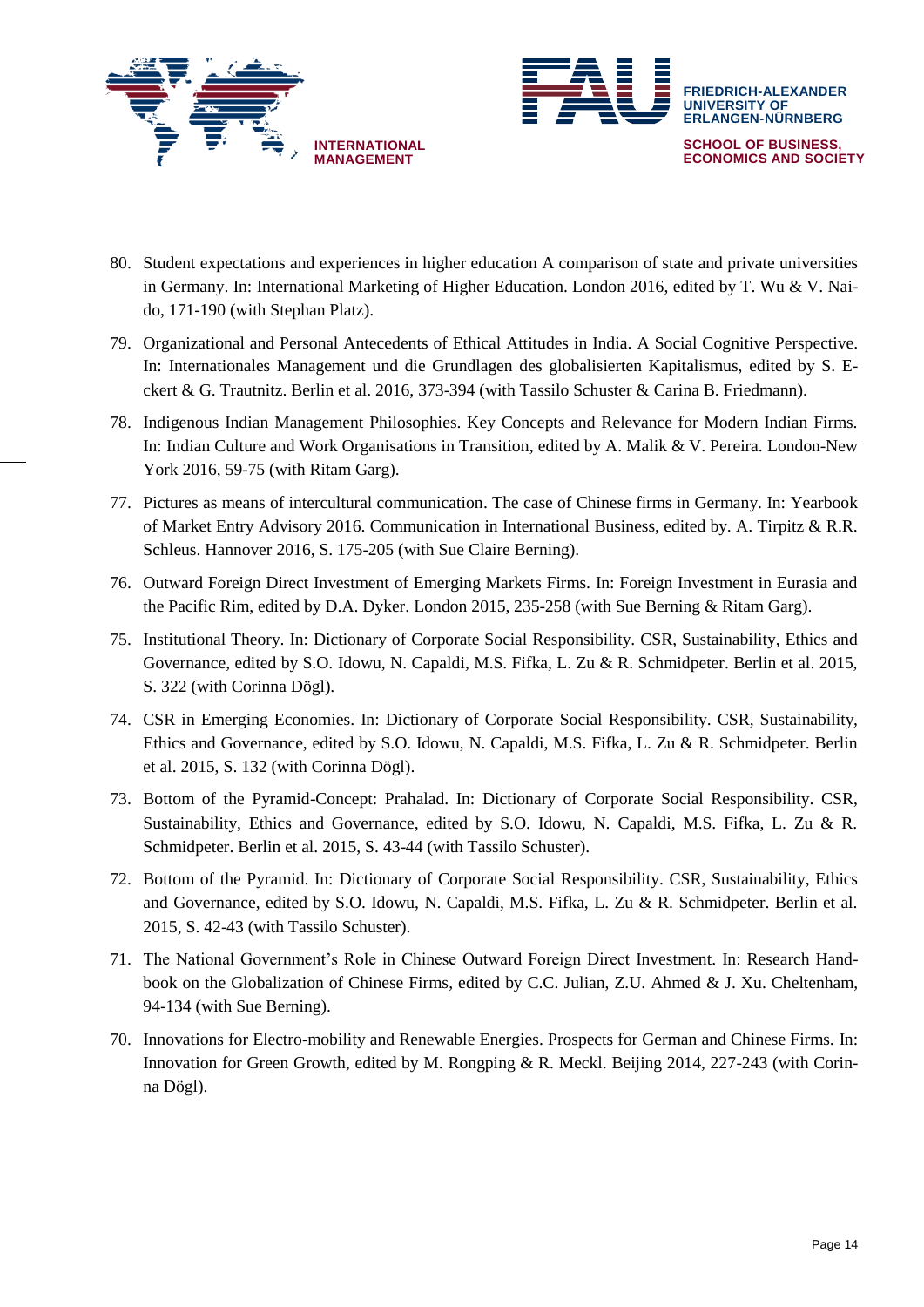



- 69. Perceptions of Chinese and Indian Brand Personalities in Germany. In: Multinationals and Global Consumers. Tension, Potential and Competition, edited by T.S. Chan & G. Cui. Houndmills, Basingstoke-New York 2013, 225-254 (with Heidi Kreppel).
- 68. Internationalisierung mittelständischer Weltmarktführer. In: International Management, edited by S. Kisgen, A. Dresen & W.G. Faix. Stuttgart 2013, 567-597 (with David Rygl & Helmut Haussmann).
- 67. Korruption und Unternehmungstätigkeit in Emerging Markets: China, Indien und Russland. In: Korruption als internationales Phänomen. Ursachen, Auswirkungen und Bekämpfung eines weltweiten Problems, edited by M. Fifka & A. Falke. Berlin 2012, 169-184.
- 66. Fallstudienlösung: Tata Nano The Car for the Bottom of the Pyramid. In: Fallstudien zum Internationalen Management. Instructors' Manual, edited by J. Zentes, B. Swoboda & D. Morschett. 4. ed., Wiesbaden 2011 (with Tassilo Schuster).
- 65. Tata Nano The Car for the Bottom of the Pyramid. In: Fallstudien zum Internationalen Management, edited by J. Zentes, B. Swoboda & D. Morschett. 4. ed., Wiesbaden 2011, 83-102 (with Tassilo Schuster).
- 64. Markteintrittsstrategien in Emerging Markets. Eine institutionentheoretische Studie in den BRIC-Staaten. In. Außenhandel im Wandel. Festschrift zum 60. Geburtstag von Reinhard Moser, edited by J.F. Puck & C. Leitl. Heidelberg et al. 2011, 109-130 (with Anastasia Baron).
- 63. Erfolgreiche Internationalisier sind immer auch erfolgreich auf ihrem Heimatmarkt. In: Expertenforum Mittelstand. Erfolgreich aus der Krise. Neue Strategien. Neue Ideen. Neue Märkte, edited by M. Beise & U. Schäfer. München 2010, 273-275.
- 62. Total global. Die Strategien mittelständischer Weltmarktführer. In: Expertenforum Mittelstand. Erfolgreich aus der Krise. Neue Strategien. Neue Ideen. Neue Märkte, edited by M. Beise & U. Schäfer. München 2010, 124-157 (with Helmut Haussmann & David Rygl).
- 61. Cross-Border Configuration of Value Activities in the Service Sector. The Case of the Airline Industry. In: Export und Internationalisierung wissensintensiver Dienstleistungen, edited by H. Krcmar, T. Böhmann & R. Sarkar. Lohmar 2010, 175-202 (with Katja Wiedemann & K. Schäfer).
- 60. Das 3K-Projekt. Empirische Analyse der Konfiguration, Koordination und Kundenintegration von internationalen Dienstleistungsunternehmen: Darstellung des Forschungsplans und erster Forschungsergebnisse. In: Internationale Unternehmensführung. Entscheidungsfelder und politische Aspekte, edited by R. Moser. Wiesbaden 2009, 135-159 (with Julia Ingwald, Katja Wiedemann, Hartmut H. Holzmüller, Anne Scherer & Florian v. Wangenheim).
- 59. Erfolgsfaktoren der Internationalisierung mittelständischer Weltmarktführer. In: Internationale Unternehmensführung. Entscheidungsfelder und politische Aspekte, edited by R. Moser. Wiesbaden 2009, 113-133 (with Helmut Haussmann & David Rygl).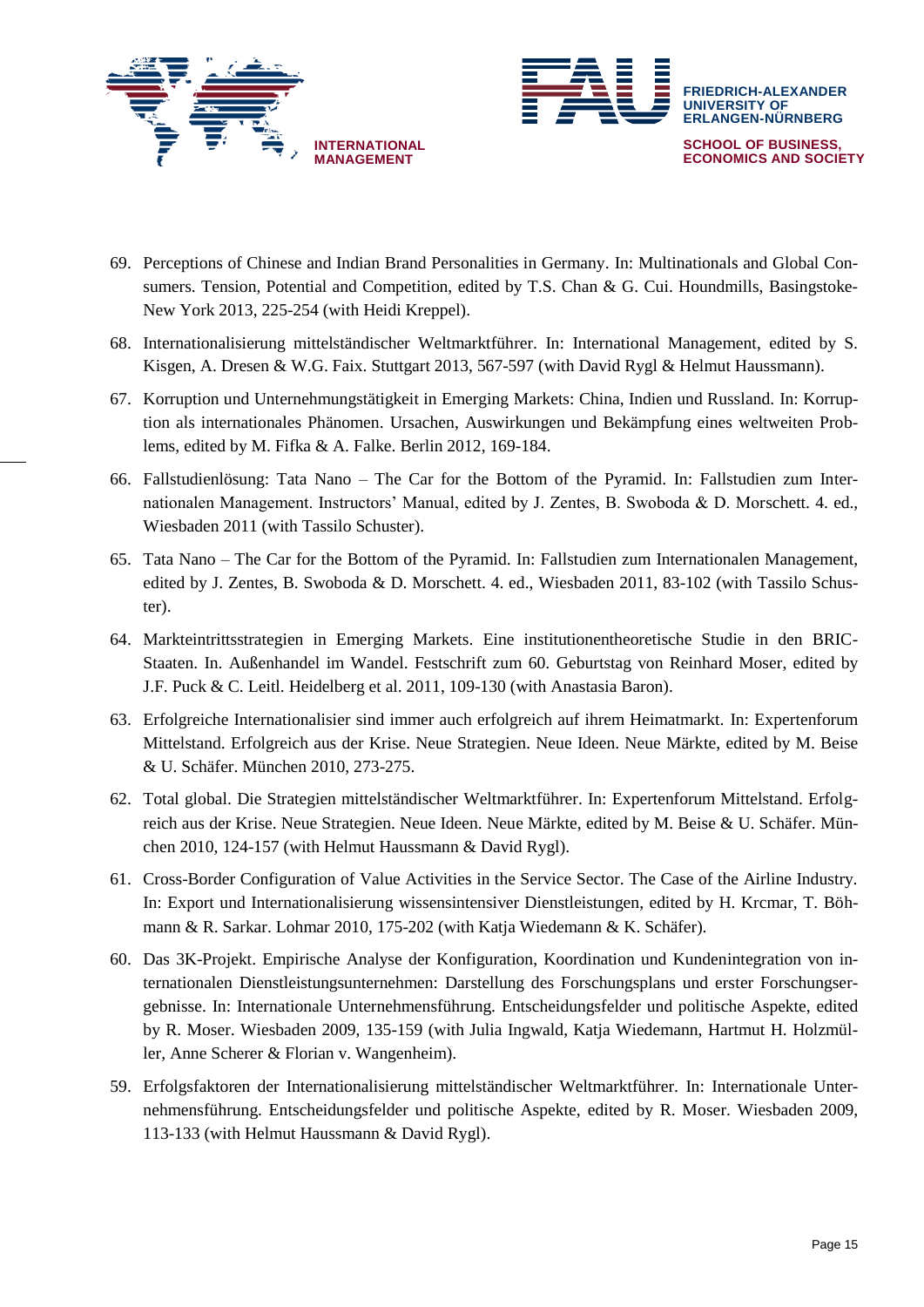



- 58. Stakeholder-Netzwerke als Instrument des strategischen Risikomanagements. Das Beispiel ausländischer Unternehmungen in Russland. In: Internationale Unternehmensführung. Entscheidungsfelder und politische Aspekte, edited by R. Moser. Wiesbaden 2009, 33-65 (with Jonas F. Puck).
- 57. Der virtuelle Auslandseinsatz. Neue Chancen und Herausforderungen im Personalmanagement. In: Personal- und Organisationsentwicklung bei der Internationalisierung von Industriellen Dienstleistungen, edited by K.J. Zink. Berlin et al. 2009, 161-180 (with Katrin Schillo).
- 56. Konfiguration und Koordination von Unternehmungen in der Softwarebranche. Das Beispiel SAP. In: Internationalisierung von Dienstleistungen mit 3K. Konfiguration-Koordination-Kundenintegration, edited by D. Holtbrügge, H. Holzmüller & F. von Wangenheim. Wiesbaden 2009, 173-202 (with Tassilo Schuster & Stefan Heidenreich).
- 55. Länderübergreifende Konfiguration der Wertaktivitäten in der Luftfahrtindustrie. Eine komparative Studie der Fluggesellschaften Lufthansa und Ryanair. In: Internationalisierung von Dienstleistungen mit 3K. Konfiguration-Koordination-Kundenintegration, edited by D. Holtbrügge, H. Holzmüller und F. von Wangenheim. Wiesbaden 2009, 129-172 (with Katja Wiedemann).
- 54. Konfiguration in internationalen Dienstleistungsunternehmungen. Ein Rahmenkonzept. In: Internationalisierung von Dienstleistungen mit 3K. Konfiguration-Koordination-Kundenintegration, edited by D. Holtbrügge, H. Holzmüller & F. von Wangenheim. Wiesbaden 2009, 3-27.
- 53. Internationale Unternehmenstätigkeit in einem globalen Umfeld. In: Globalisierung aus unternehmensstrategischer Sicht, edited by C. Börsig & A. v. Werder. Stuttgart 2009, 25-44 (with Jonas F. Puck & Nicola Berg).
- 52. Applicant Information & Selection Strategies in Corporate Web Site Recruiting: The Role of National Culture. In: Handbook of Research on E-Transformation and Human Resources Management Technologies: Organizational Outcomes and Challenges, edited by T. Bondarouk, E. Oiry, K. Guiderdoni-Jourdain & H. Ruël. Hershey, PA 2009, 187-201 (with Jonas F. Puck & Alex T. Mohr).
- 51. Internationalisierung mittelständischer Weltmarktführer in die BRIC-Staaten. In: Management der Internationalisierung, edited by S. Schmid. Wiesbaden 2009, 477-497 (with Helmut Haussmann & David Rygl).
- 50. Lehre im internationalen Management didaktische Anforderungen und Lösungsoptionen. In: Internationales Management als Wissenschaft. Forschung, Lehre, Praxis, edited by M.-J. Oesterle & S. Schmid. Stuttgart 2009, 319-337 (with Helmut Haussmann).
- 49. Stakeholder-Netzwerke als Instrument des strategischen Risikomanagements. Das Beispiel ausländischer Unternehmungen in Russland In: Internationales Risikomanagement. Auslandserfolg durch grenzüberschreitende Netzwerke, edited by T. Kühlmann & H.-D. Haas. München-Wien 2009, 213-245 (with Jonas F. Puck).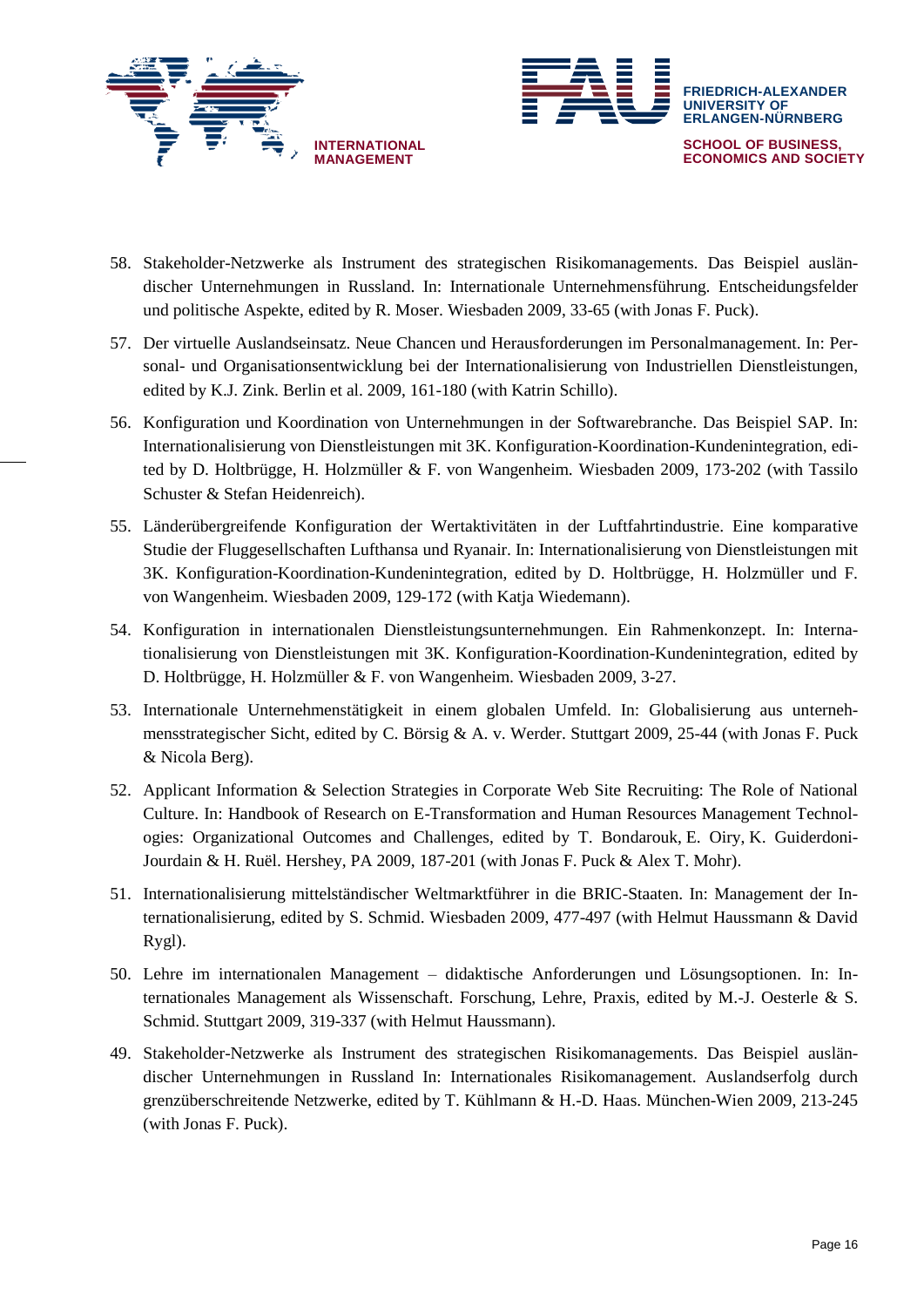



- 48. Länderindizes und Länderratings als Informationsgrundlage des internationalen Risikomanagements. In: Internationales Risikomanagement. Auslandserfolg durch grenzüberschreitende Netzwerke, edited by T. Kühlmann & H.-D. Haas. München-Wien 2009, 83-134 (with Jan Ehlert).
- 47. Erschließung und Bearbeitung von Auslandsmärkten. Fallstudie Rödl & Partner in China. In: Fallstudien zur Unternehmensführung, edited by O. Kruse & V. Wittberg. Wiesbaden 2008, 273-293 (with Tassilo Schuster).
- 46. Einflüsse der Familie auf die kulturelle Anpassung von Entsandten. Ei-ne empirische Untersuchung deutscher Fach- und Führungskräfte und deren Familien im Ausland. In: Cultural Adjustment. Theoretical Concepts and Empirical Studies, edited by D. Holtbrügge. München-Mering 2008, 61-83 (with Markus G. Kittler & Martina Ungar).
- 45. Antecendents and Consequences of Expatriate Adjustment: A Review of Concepts and Empirical Studies. In: Cultural Adjustment. Theoretical Concepts and Empirical Studies, edited by D. Holtbrügge. München-Mering 2008, 9-32 (with Jonas F. Puck).
- 44. Fallstudienlösung: Management internationaler Unternehmungskooperationen Das Beispiel Transrapid. In: Fallstudien zum Internationalen Management. Instructors' Manual, edited by J. Zentes & B. Swoboda. 3. ed., Wiesbaden 2008 (with Andreas Exter & Markus G. Kittler).
- 43. Management internationaler Unternehmungskooperationen Das Beispiel Transrapid. In: Fallstudien zum Internationalen Management, edited by J. Zentes & B. Swoboda. 3. ed., Wiesbaden 2008, 137-149 (with Andreas Exter & Markus G. Kittler).
- 42. The Change of Foreign Investors' Ownership Modes in the PRC Theoretical Framework and Empirical Results. In: Technology and Innovation Management, edited by R. Meckl, M. Rongping & M. Fanchen. München-Wien 2008, 84-95 (with Jonas F. Puck).
- 41. Remote Services. Erste Forschungsansätze zur Internationalisierung von ferngesteuerten Dienstleistungen. In: Ausländische Direktinvestitionen: Neuere Entwicklungen, Entscheidungsinstrumente und führungsrelevante Folgen, edited by R. Moser. Wiesbaden 2007, 191-212 (with Hartmut H. Holzmüller, Katrin Schillo, Jan Schumann, Florian von. Wangenheim, David Woisetschläger & Nancy Wünderlich).
- 40. Managing from a Distance: Virtual Delegation to India. In: Rightshore! Successfully Industrialize SAP® Projects Offshore, edited by A. Hendel, W. Messner & F. Thun. Berlin et al. 2008, 212-144 (with Katrin Schillo).
- 39. Intercultural Training for Virtual Assignments. Results of an Explorative Empirical Study. In: Learning, Teaching and Research in a Borderless World, edited by S. Manikutty. Bangalore et al. 2007, 53-73 (with Katrin Schillo).
- 38. Understanding Misunderstanding in Intra- and Interercultural Communication. In: Internationales Management im Umbruch. Globalisierungsbedingte Einwirkungen auf Theorie und Praxis Internationaler Unternehmensführung, edited by M.-J. Oesterle. Wiesbaden 2007, 341-370 (with Markus G. Kittler).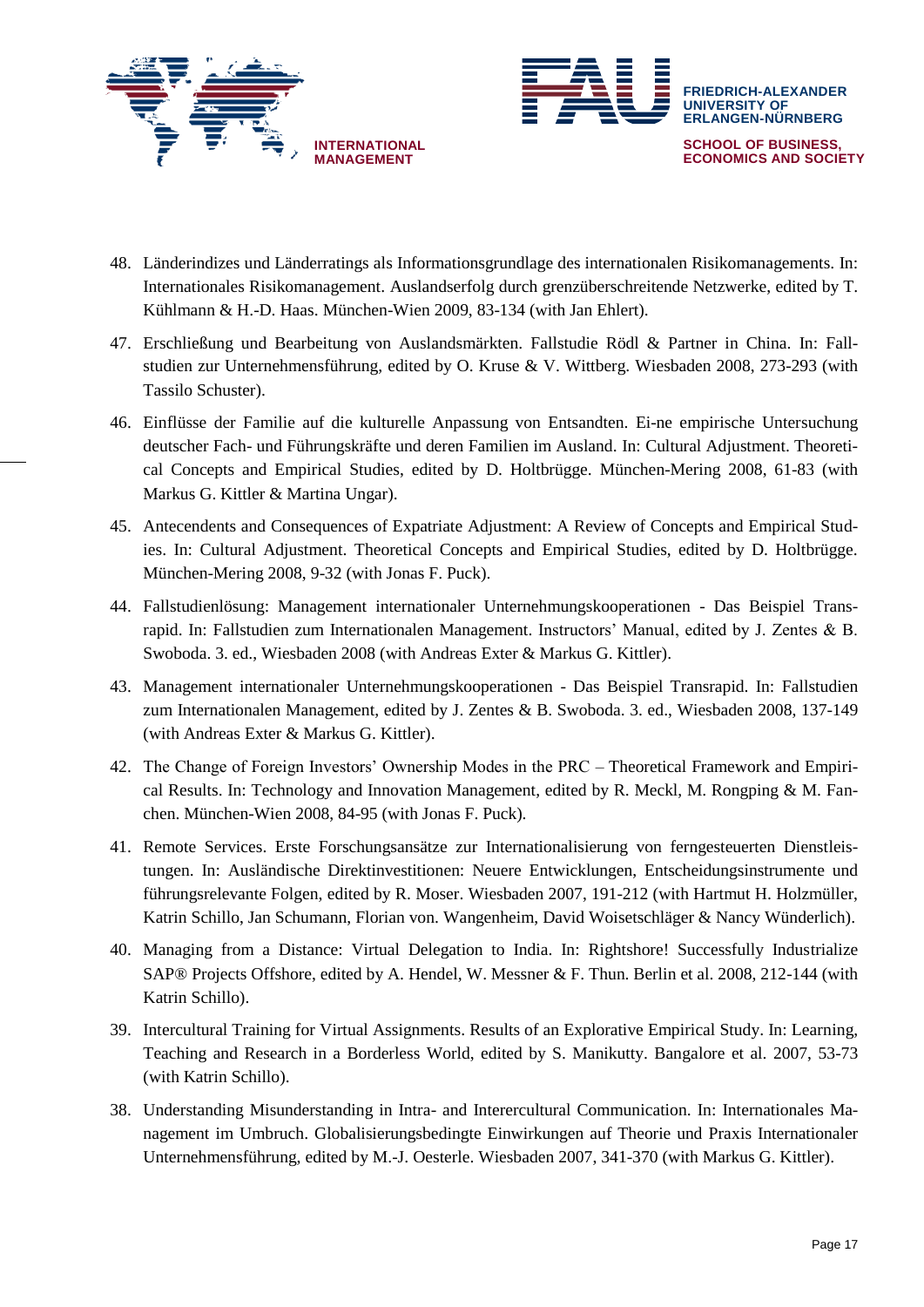



- 37. Initialkräfte und Erfolgsfaktoren von Born Global Firms. In: Internationales Management im Umbruch. Globalisierungsbedingte Einwirkungen auf Theorie und Praxis Internationaler Unternehmensführung, edited by M.-J. Oesterle. Wiesbaden 2007, 169-205 (with Birgit Wessely).
- 36. Unternehmungsübernahmen und -beteiligungen in China: Rahmenbedingungen und Handlungsempfehlungen. In: Transformationen im asiatisch-pazifischen Raum: Politik – Kultur – Wirtschaft, edited by O. Kurer, T. Fröhlich & M.R. Thompson. München 2007, 118-148 (with Jonas F. Puck).
- 35. Remote Services in Softwareunternehmungen. Das Beispiel SAP. In: Remote Services. Neue Formen der Internationalisierung von Dienstleistungen, edited by D. Holtbrügge, H. Holzmüller & F. v. Wangenheim. Wiesbaden 2007, 141-167 (with Annette Ohr, Katrin Schillo & M. Wagner).
- 34. Problemfelder virtuelle Auslandsentsendungen. Ergebnisse einer empirischen Studie. In: Remote Services. Neue Formen der Internationalisierung von Dienstleistungen, edited by D. Holtbrügge, H. Holzmüller & F. v. Wangenheim. Wiesbaden 2007, 41-64 (with Daniel Grundgreif & Katrin Schillo).
- 33. Virtuelle Auslandsentsendungen. Konzeptionelle Grundlagen, Anwendungsbeispiele und Bewertung. In: Remote Services. Neue Formen der Internationalisierung von Dienstleistungen, edited by D. Holtbrügge, H. Holzmüller & F. v. Wangenheim. Wiesbaden 2007, 27-37 (with Katrin Schillo).
- 32. Mergers and Acquisitions in China. Rahmenbedingungen, Strategien, Erfolgsfaktoren. In: Prozessorientiertes M&A Management. Strategien, Prozesse, Erfolgsfaktoren, edited by W. Seidenschwarz. München 2006, 183-210 (with Jonas F. Puck).
- 31. Management internationaler Strategischer Allianzen. In: Allianzen und Netzwerke in der realen und der virtuellen Ökonomie. 2. ed., edited by J. Zentes, B. Swoboda & D. Morschett. Wiesbaden 2005, 1181- 1201.
- 30. Stakeholder Management in Asia, Europe and the U.S. A Comparative Study in German MNCs. In: Multinationals and Asia. Organizational and Institutional Relationships, edited by A. Giroud, A. Mohr & D. Yang. London-New York 2005, 180-192 (with Nicola Berg).
- 29. Guan li xue de fan shi zhuan bian (Die Revolution des Managementmodells). In: The Foundation of Educational Management, edited by A. Chan. Peking 2004, 1-40 (with Andrew Chan & M.K. Welge).
- 28. Konfiguration und Koordination internationaler Dienstleistungsunternehmungen. In: Internationales Dienstleistungsmanagement. Kontext-Konzepte-Erfahrungen, edited by M.A. Gardini & H.D. Dahlhoff. Wiesbaden 2004, 159-179 (with Markus G. Kittler & David Rygl).
- 27. Multinationale Unternehmungen zwischen nationaler Verantwortung und globaler Effizienz. In: Globalisierung und Ethik, edited by H. Herrmann & K.-I. Voigt. Berlin 2004, 195-208.
- 26. Internationale Unternehmen, Organisation der. In: Handwörterbuch Unternehmensführung und Organisation, edited by G. Schreyögg & A. v. Werder. Stuttgart 2004, Sp. 541-552.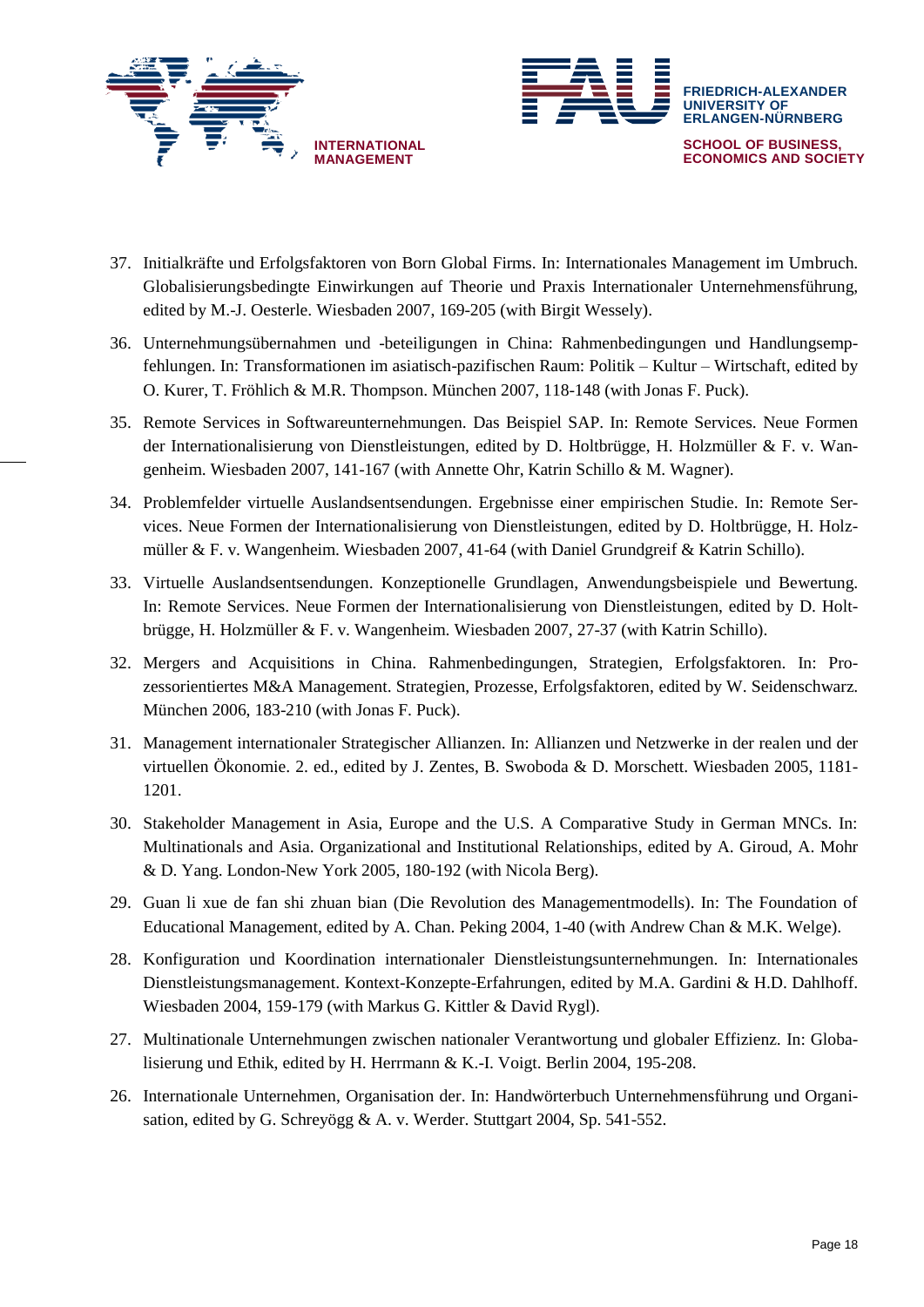



- 25. Exportstrategien von Born Global Firms. In: Außenhandel: Marketingstrategien und Managementkonzepte, edited by J. Zentes, D. Morschett & H. Schramm-Klein. Wiesbaden 2004, 369-388 (with Birgit Enßlinger).
- 24. Fallstudienlösung: Management internationaler Unternehmungskooperationen Das Beispiel Transrapid. In: Fallstudien zum Internationalen Management. Instructors' Manual, edited by J. Zentes & B. Swoboda. 2. ed., Wiesbaden 2004, 117-126 (with Andreas Exter & Markus G. Kittler).
- 23. Management internationaler Unternehmungskooperationen Das Beispiel Transrapid. In: Fallstudien zum Internationalen Management, edited by J. Zentes & B. Swoboda. 2. ed., Wiesbaden 2004, 133-144 (with Andreas Exter & Markus G. Kittler).
- 22. Auslandsinvestitionen in Rußland. In: Ökonomie-Kultur-Politik. Transformationsprozesse in Osteuropa. Festschrift für Hans-Hermann Höhmann, edited by C. Meier, H. Pleines & H.H. Schröder. Bremen 2003, 279-296 (with Tatjana Boutler).
- 21. Personalmanagement in Multinationalen Unternehmungen. In: Management Multinationaler Unternehmungen. Festschrift zum 60. Geburtstag von Martin K. Welge, edited by D. Holtbrügge. Heidelberg et al. 2003, 199-215.
- 20. Internationale Unternehmungskooperationen. In: Internationalisierung von kleinen und mittleren Unternehmungen. Festschrift zum 60. Geburtstag von Honorarprofessor Dr. Helmut Haussmann (Bundeswirtschaftsminister a.D.), edited by D. Holtbrügge. Stuttgart 2003, 3-30.
- 19. Management internationaler Strategischer Allianzen. In: Allianzen und Netzwerke in der realen und der virtuellen Ökonomie, edited by J. Zentes, B. Swoboda & D. Morschett. Wiesbaden 2003, 873-893.
- 18. Organisatorische Bedingungen des Interkulturellen Management. In: Interkulturelles Management, edited by N. Bergemann & A.L.J. Sourisseaux, 3. ed., Berlin et al. 2003, 3-19 (with Martin K. Welge).
- 17. Ausländische Unternehmungen in Russland als sozio-politische Akteure. Ergebnisse einer empirischen Untersuchung. In: Russlands Perspektive: Ein starker Staat als Garant von Stabilität und offener Gesellschaft?, edited by G. Gorzka & P.W. Schulze. Bremen 2002, 233-256 (with Nicola Berg).
- 16. Schwarzmarkt. In: Lexikon der russischen Kultur, edited by N.P. Franz. Darmstadt 2002, 399-400.
- 15. Inflationäres Wachstum, Resowjetisierung und außenwirtschaftliche Isolation. Die wirtschaftliche Entwicklung der Republik Belarus. In: Die Ukraine und Belarus in der Transformation, edited by R. Lindner & B. Meissner. Köln 2001, 33-49.
- 14. Motive für die Auslandstätigkeit. In: Internationalisierung im Mittelstand. Chancen-Risiken-Erfolgsfaktoren, edited by Gerhard und Lore Kienbaum Stiftung, J. Gutmann & R. Kabst. Wiesbaden 2000, 315-325 (with Martin K. Welge).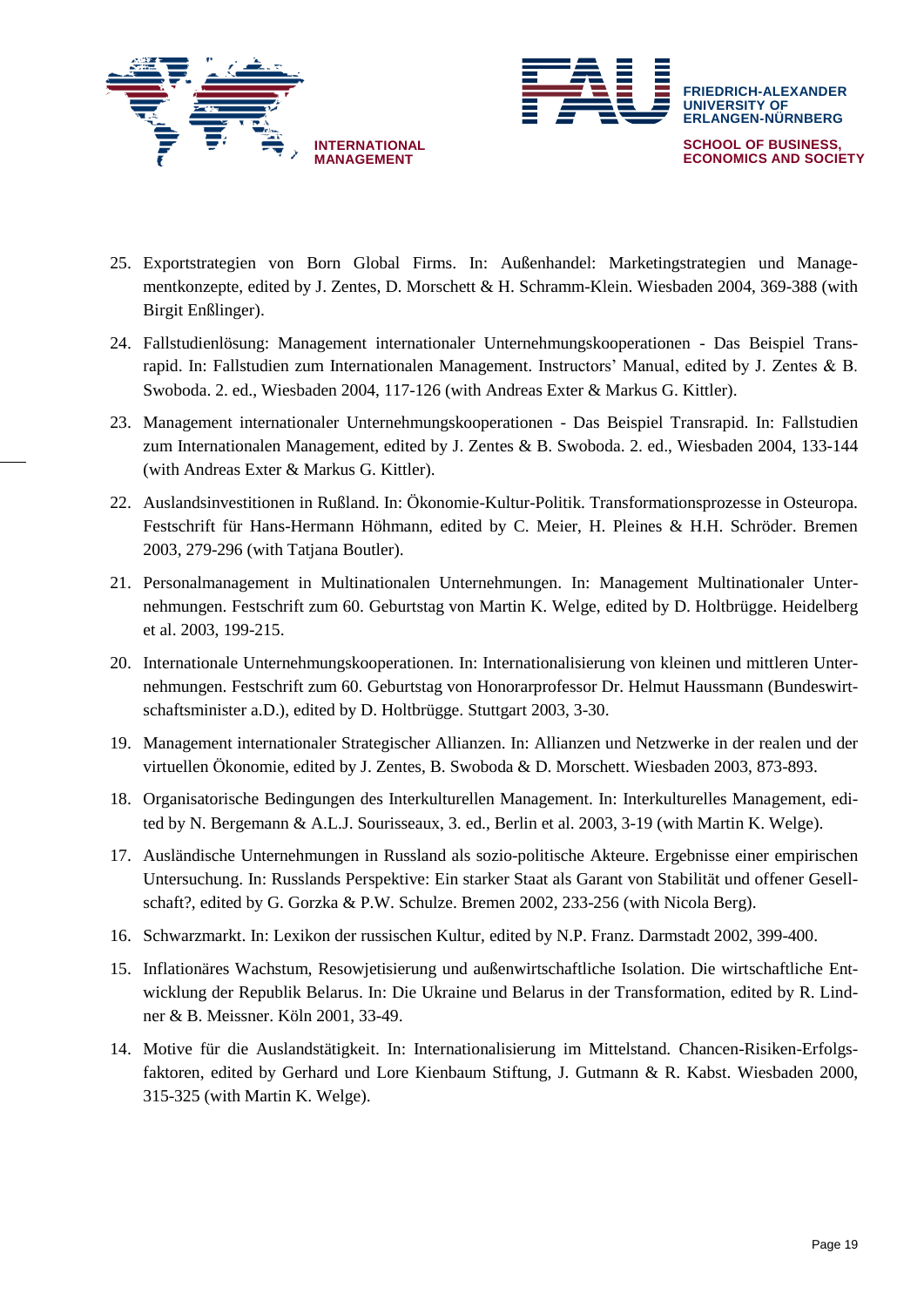



- 13. "Wir singen, was wir wollen, und nicht, was erlaubt ist". St. Petersburg als Wiege und Zentrum der russischen Rockmusik. In: St. Petersburg-Leningrad-St. Petersburg. Eine Stadt im Spiegel der Zeit, edited by S. Creuzberger, M. Kaiser, I. Mannteufel & J. Unser. Stuttgart 2000, 235-243.
- 12. Human Resource Management in -East-West Joint Ventures. In: Central and Eastern Europe in Transition, Vol. 2, edited by F. Columbus. Commack, NY 1998, 25-39 (with Martin K. Welge).
- 11. Germany. In: Governments, Globalization, and International Business, edited by John H. Dunning. Oxford 1997, 335-358 (with Martin K. Welge).
- 10. Individualisierung der Organisation. In: Individualisierung als Paradigma. Festschrift für Hans Jürgen Drumm, edited by C. Scholz. Stuttgart-Berlin-Köln 1997, 161-178 (with Martin K. Welge).
- 9. Beschaffung qualifizierter Mitarbeiter. In: Osteuropa-Perspektiven. Jahrbuch 1996/97. Bd. 2, edited by manager magazin, Rödl & Partner & FAZ GmbH Informationsdienste. Frankfurt 1996, 75-78.
- 8. Personalmanagement. In: Wirtschaftspartner Rußland. Rahmenbedingungen-Kooperationsstrategien-Erfahrungsberichte, edited by M.K. Welge & D. Holtbrügge. Wiesbaden 1996, 321-347.
- 7. Erfolgsfaktoren ausländischer Direktinvestitionen in Rußland. In: Wirtschaftspartner Rußland. Rahmenbedingungen-Kooperationsstrategien-Erfahrungsberichte, edited by M.K. Welge & D. Holtbrügge. Wiesbaden 1996, 19-43.
- 6. Perspektiven internationaler Unternehmenstätigkeit in der Postmoderne. In: Strategische Führung internationaler Unternehmen. Paradoxien, Strategien und Erfahrungen, edited by J. Engelhard. Wiesbaden 1996, 273-292.
- 5. Problems of Corporate Finance in the Transition Period. The Case of Belarus. In: Transformation Management in Postcommunist Countries. Organizational Requirements for a Market Economy, edited by R. Culpan & B.N. Kumar. Westport, Connecticut-London 1995, 173-182 (with Martin K. Welge).
- 4. Belarus. In: Munzinger Archiv Internationales Handbuch. Ravensburg 1993 (Loseblatt-Sammlung, 25 Seiten).
- 3. Effects of Foreign Direct Investment on Employment in the Former "Centrally Planned Economies" of Central and Eastern Europe. In: Multinationals and Employment. The Global Economy of the 1990s, edited by P. Bailey, A. Parisotto & G. Renshaw. Genf 1993, 215-236 (with Martin K. Welge).
- 2. Erfolgspotentiale und Erfolgsvoraussetzungen von Joint Ventures in der UdSSR. In: Ost-West Joint Ventures, edited by J. Zentes. Stuttgart 1992, 137-158.
- 1. Joint Ventures in der UdSSR: Privatkapitalistische Inseln oder intersystemare Unternehmungskooperationen? In: Wirtschaftsreformen in Osteuropa, edited by S. Bradke. Grüsch 1989, 125-150.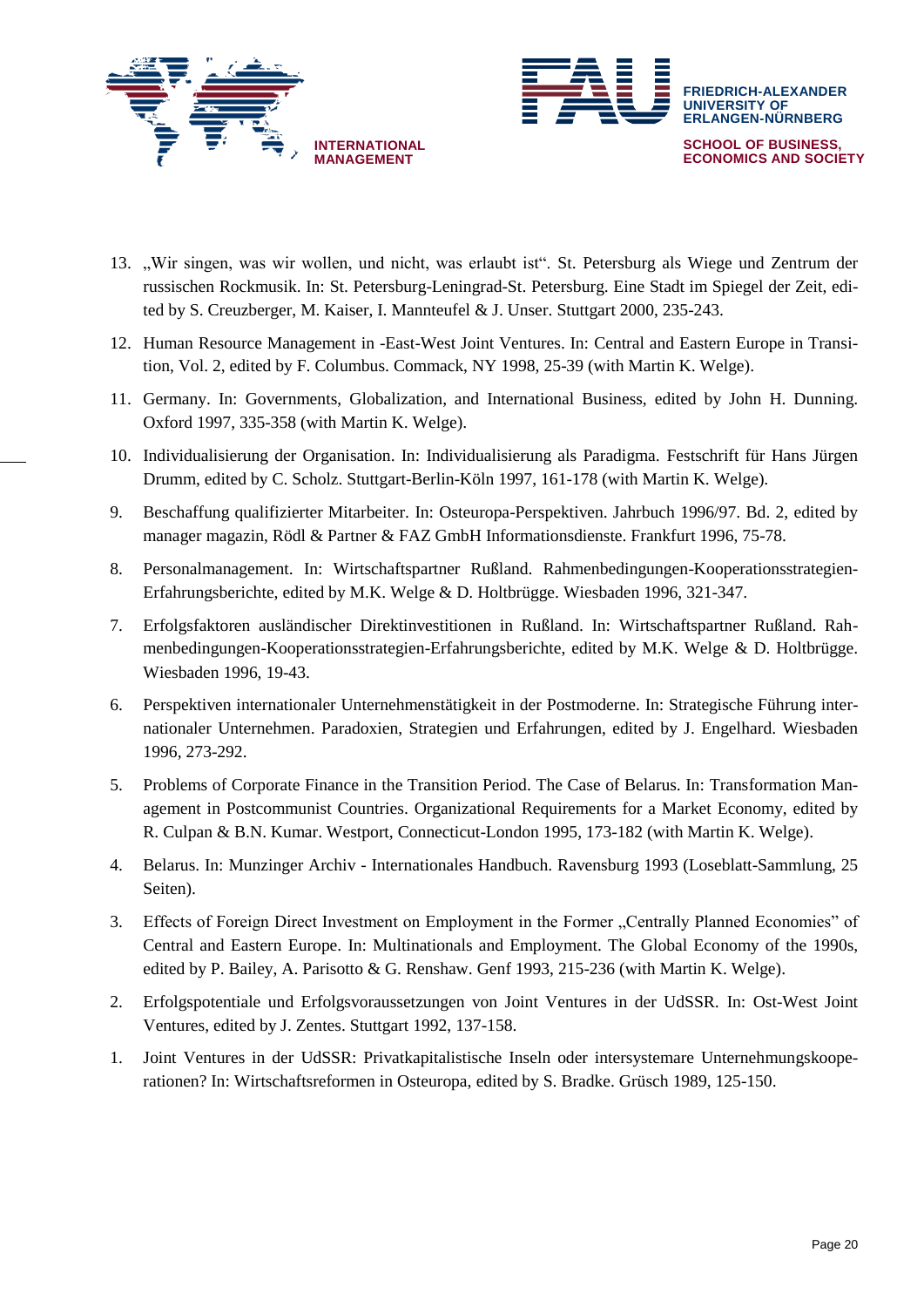



## **Case Studies**

- 4. The Internationalization Strategy of Wipro in Europe. In: Kazmi, A. & Kazmi, A.: Strategic Management. 5. ed., New Delhi et al. 2021, 737-747 (with Ritam Garg).
- 3. The Internationalization Strategy of Wipro in Europe. In: Kazmi, A. & Kazmi, A.: Strategic Management. 4. ed., New Delhi et al. 2015, 646-655 (with Ritam Garg).
- 2. The Internationalization Strategy of Wipro in Europe. In: Kazmi, A.: Strategic Management & Business Policy. 3. ed., New Delhi et al. 2008, 649-656 (with Heidi Kreppel).
- 1. Standardization vs Differentiation of Human Resource Management in Strategic Alliances: The Case of Star Alliance, Case Study 406-026-1, European Case Clearing House 2006 (with Nicola Berg & Sarah Wilson).

## **Conference papers**

- 20. Foreign Direct Investment in Russia. A Literature Review. In: Challenges of the Modern World. Proceedings of the International Scientific and Practice Conference, Novosibirsk 2013, 437-441, http://nsuem.ru/dt/science/conferencesCompetitions/Challenges%20of%20the%20Modern%20World\_ Full%20Papers.pdf (with Anastasia Baron).
- 19. Cross-border Configuration of Airlines' Value Activities. A Comparative Study of the Airlines Lufthansa and Ryanair. In: Proceedings of the International Symposium on Services Science. Leipzig 2009, 13-28 (with Katja Wiedemann).
- 18. Human Resource Management in India-A Resource-based View. Proceedings of the 2008 Academy of International Business Southeast Asia Regional Conference, edited by T.S. Chan & G. Cui. Hongkong-Kuala Lumpur 2008 (CD-ROM) (with Carina B. Friedmann & Jonas F. Puck).
- 17. Stakeholder-Management in Russia: A Network-Approach. Proceedings of the 2008 Academy of International Business Southeast Asia Regional Conference, edited by T.S. Chan & G. Cui. Hongkong-Kuala Lumpur 2008 (CD-ROM) (with Jonas F. Puck).
- 16. Euro-Asian Strategic Alliances between Global Efficiency and Local Adaptation: The Case of Star Alliance. In: Global Vision and Local Competence. Proceedings of the 2006 Academy of International Business Southeast Asia Regional Conference, edited by T.S. Chan, G. Cui & A. Hau. Hongkong-Bangkok 2006 (CD-ROM) (with Nicola Berg & Sarah Willson).
- 15. Effectiveness and Efficiency of Intra- and Intercultural Communication. Empirical Evidence from a Sino-German Experiment. In: Proceedings of the 2006 Academy of International Business Conference "From the Silk Road to Global Networks: Harnessing the Power of People in International Business", edited by M.A. von Glinow. Beijing, China 2006 (CD-ROM) (with Markus Kittler & Yaling Pan).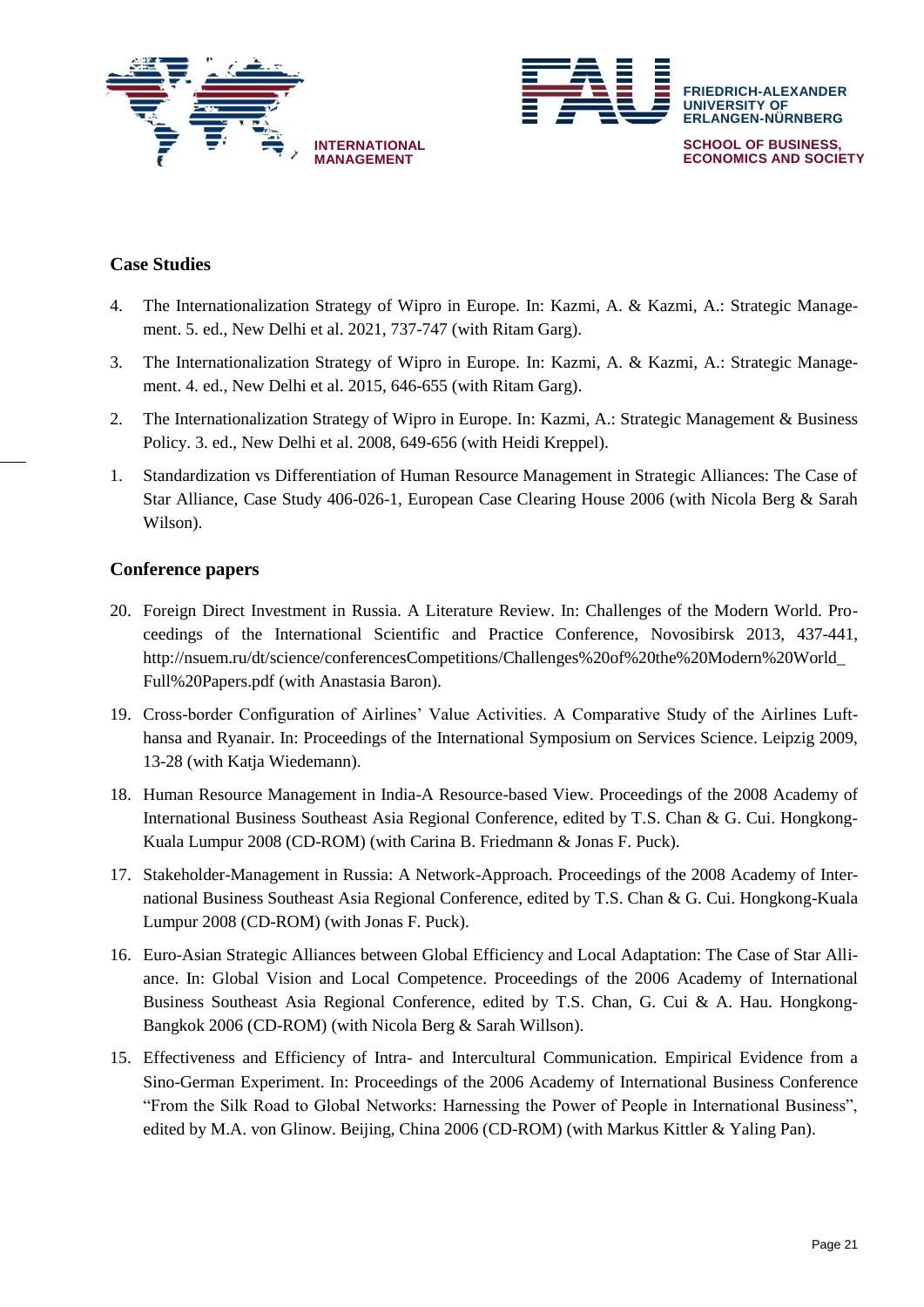



- 14. Standardization vs. Differentiation of Human Resources Management in Strategic Alliances The Case of Star Alliance. In: Proceedings of the 31st Annual Conference of the European International Business Academy (EIBA), Oslo (CD-ROM) (with Nicola Berg & Sarah Wilson).
- 13. To Bribe or to Convince? Political Stakeholders and Political Activities of German Multinational Corporations in Asia, Europe, and the U.S. In: Evolving Structures of World Business: Challenges and Opportunities. Proceedings of the 2005 Academy of International Business Southeast Asia Regional Conference, edited by T.S. Chan, G. Cui & A. Hau. Hongkong-Manila 2005 (CD-ROM) (with Nicola Berg & Jonas F. Puck).
- 12. Organization of Cross-border Activities An Empirical Study of Configuration and Coordination in German Multinational Corporations. In: The MNC as a Knowledge Organization. Proceedings of the 29th Annual Conference of the European International Business Academy, edited by T. Pedersen & Lars Håkanson. Copehagen 2003 (CD-ROM) (with David Rygl & Markus Kittler).
- 11. Configuration and Coordination of Multinational Corporations. In: The Power of Ideas and International Business. Proceedings of the 2003 Annual Meeting of the Academy of International Business, July 5-8, Monterey, USA, 54.
- 10. How Multinational Corporations Deal with their Socio-political Stakeholders. An Empirical Study in Asia, Europe, and the U.S. In: Competition and Cooperation in Asia and Europe: Corporate and Government Perspectives and Strategies. Proceedings of the 2002 Annual Conference of the Euro-Asia Management Studies Association 21-22 November 2002 in Bangkok, Thailand, edited by H. Mirza, A. Giroud & A. Mohr. Bradford 2002, 75-91 (with Nicola Berg).
- 9. Public Affairs Management in Multinational Corporations. In: Alliances and Confrontations: Globalisation and the Logic of Trading Blocks. Proceedings of the 23rd Annual Conference of the European International Business Academy, edited by A. Chevalier. Paris 2001 (CD-ROM) (with Nicola Berg).
- 8. International Management under Postmodern Conditions. In: Global Business in the Information Age. Proceedings of the 23rd Annual Conference of the European International Business Academy, edited by K. Macharzina, M.-J. Oesterle & J. Wolf. Stuttgart 1997, 39-59 (with Martin K. Welge).
- 7. Bürgerbewegung und Demokratisierung in Belarus. In: Tschernobyl mahnt. Dokumentation des Kongresses "10 Jahre Tschernobyl - 5 Jahre Internationale Solidaritätsbewegung", edited by Stiftung West-Östliche Begegnungen und Internationales Bildungs- und Begegnungswerk. Berlin-Dortmund 1996, 16- 18.
- 6. Unternehmenskulturelle Anpassungsprobleme in deutsch-russischen Joint Ventures. In: Wandel von Unternehmenskulturen in Ostdeutschland und Osteuropa. Tagungsband des II. Chemnitzer Ostforums, edited by R. Lang. Chemnitz 1995, 100-102.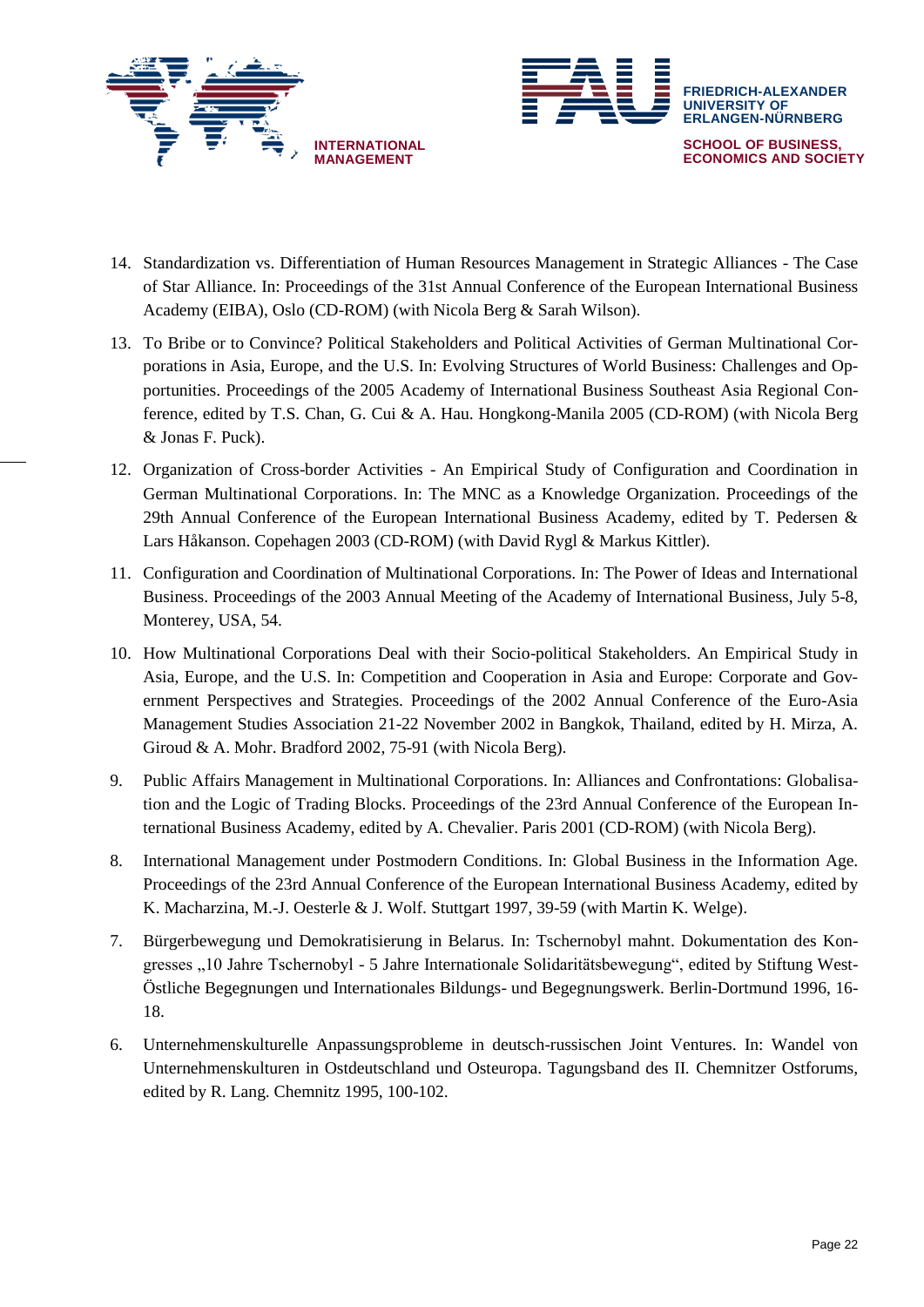



- 5. Human Resource Management in Multinational Corporations in Cen-tral and Eastern Europe. In: High Speed Competition in a New Europe. Proceedings of the XXth Annual Conference of the European International Business Association, edited by K. Obloj. Warsaw 1994, 447-467 (with Martin K. Welge).
- 4. Was tut Bonn? Analyse der wirtschaftlichen und politischen Zusammenarbeit zwischen Belo-/Rußland und Deutschland. In: Zwischen Aufbruch und Chaos. Der Transformationsprozeß in Rußland und Belorußland und die Folgen für Partnerschaftsprojekte. Tagungsprotokoll der Evangelischen Akademie Iserlohn, edited by K. v. Bremen. Iserlohn 1994, 7-19.
- 3. Employment Effects of Foreign Direct Investment in the Former Centrally Planned Economies. In: An Enlarged Europe in the Global Economy. Proceedings of the XVIIth Annual Conference of the European International Business Association, edited by H. Vestergaard. Copenhagen 1991, 843-874 (with Martin K. Welge).
- 2. Human Resource Management in Joint Ventures in the Soviet Union. Some Preliminary Results. In: Conference on Strategies for Business Ventures in Eastern Europe in Budapest, Hungary, November 12- 15, 1990.
- 1. Managerial Problems of Joint Ventures in the Soviet Union. In: Dynamics of International Business. Proceedings of the XVth Annual Conference of the European International Business Association, edited by R. Luostarinen. Helsinki 1989, 189-214.

## **Reports**

- 3. Joint Venture Partner-Buy-Outs in China. Report for the Bavarian State Ministry of Economics, Economics, Infrastructure, Transport and Technology. München 2007 (with Jonas F. Puck).
- 2. Shanghai. Standort für betriebliche Engagements. Report for the Bavarian State Ministry of Economics, Economics, Infrastructure, Transport and Technology. München 2004 (with Jonas F. Puck).
- 1. Shandong. Standort für betriebliche Engagements. Report for the Bavarian State Ministry of Economics, Economics, Infrastructure, Transport and Technology. München 2002 (with Wolf Bonsiep, Alexander Mohr & Markus Kittler.

## **Working papers**

- 34. Employer attractiveness of Chinese, Indian, and Russian firms in Germany. Signaling effects of HR practices. University of Erlangen-Nuremberg, Labor and Socio-Economic Research Center, Discussion Paper No. 66, Nürnberg 2012 (with Heidi Kreppel).
- 33. Learning Style Preferences of Management Students. A Cross-Cultural Perspective , University of Erlangen-Nuremberg, Department of International Management, Working Paper No. 1/2009, Nürnberg 2009 (with Alex T. Mohr).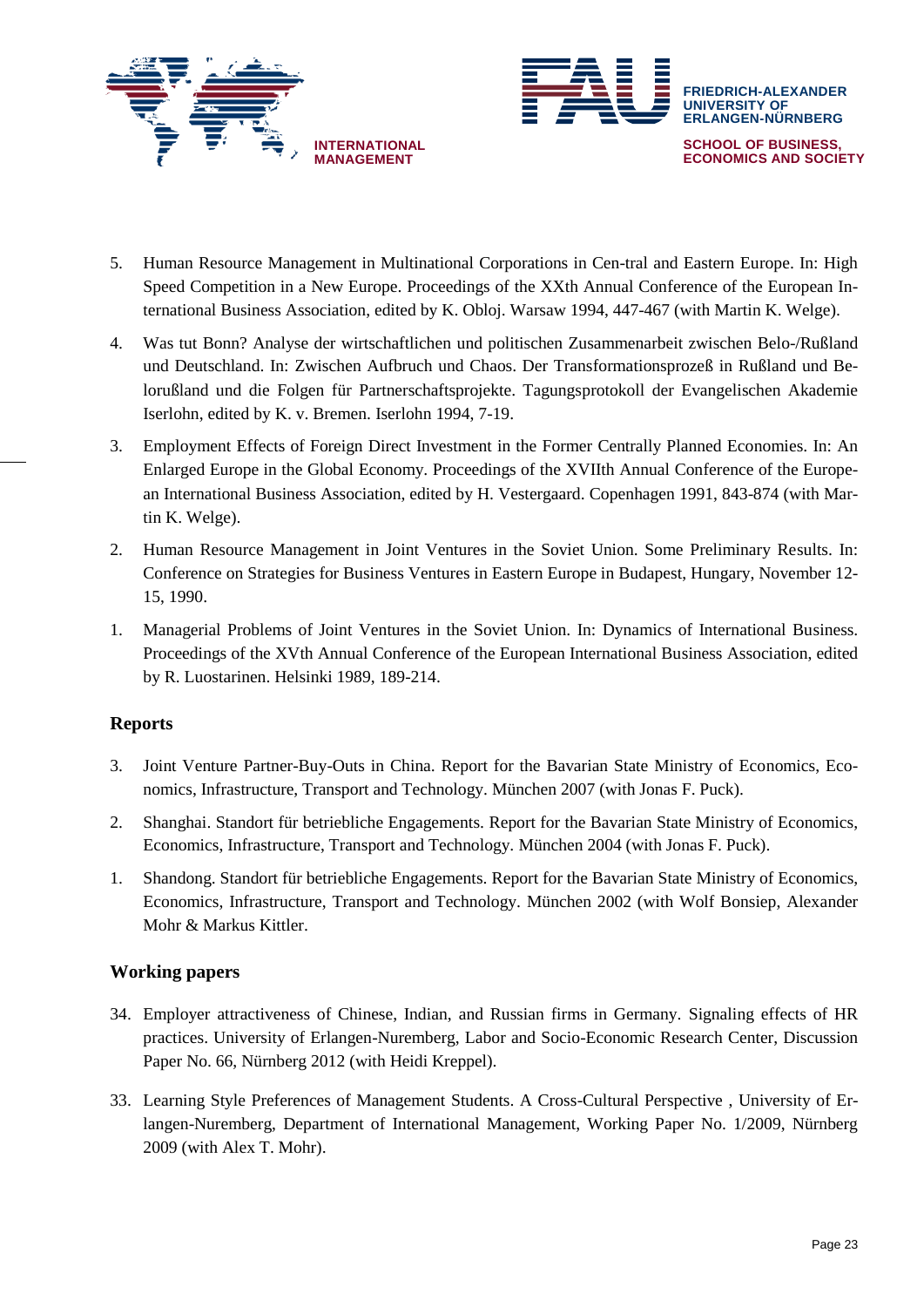



- 32. Stakeholder Networks and Strategic Risk Management. An Empirical Study among German SMEs in Russia. Fortrans Arbeitspapier No. 1, München 2008, 27-50 (with Jonas F. Puck).
- 31. HRM in Foreign Firms in India. A resource-based view. University of Erlangen-Nuremberg, Labor and Socio-Economic Research Center, Discussion Paper No. 15, Nürnberg 2008 (with Carina B. Friedmann & Jonas F. Puck).
- 30. Determinants of Outward Foreign Direct Investment from BRIC Countries. An Explorative Study, University of Erlangen-Nuremberg, Department of International Management, Working Paper No. 1/2008, Nürnberg 2008 (with Heidi Kreppel).
- 29. Intercultural Training Requirements for Virtual Assignments: Results of an Explorative Empirical Study. University of Erlangen-Nuremberg, Labor and Socio-Economic Research Center, Discussion Paper No. 10, Nürnberg 2007 (with Katrin Schillo).
- 28. Intercultural Training Requirements for Virtual Assignments: Results of an Explorative Empirical Study. University of Erlangen-Nuremberg, Department of International Management, Working Paper No. 3/2006, Nürnberg 2006 (with Katrin Schillo).
- 27. Erfolgsfaktoren mittelständischer Weltmarktführer. University of Erlangen-Nuremberg, Department of International Management, Working Paper No. 3/2006, Nürnberg 2006 (with Helmut Haussmann, David Rygl & Katrin Schillo).
- 26. Länderindizes und Länderratings Typologie, Gütekriterien und Beurteilung, University of Erlangen-Nuremberg, Working Paper, No. 2/2006, Nürnberg 2006 (with Jan Ehlert).
- 25. Understanding Misunderstanding in Intra- and Intercultural Communication. Findings of a Sino-German Experiment. University of Erlangen-Nuremberg, Working Paper, No. 1/2006, Nürnberg 2006 (with Markus G. Kittler & Y. Pan).
- 24. Der Einfluss der familiären Situation auf die kulturelle Anpassung deutscher Entsandter im Ausland Eine empirische Untersuchung. University of Erlangen-Nuremberg, Department of International Management, Working Paper No. 4/2005, Nürnberg 2005 (with Markus G. Kittler & Martina Ungar).
- 23. Die Lerntheorie der Internationalisierung von Johanson/Vahlne: Grundzüge, empirische Relevanz und Kritik. University of Erlangen-Nuremberg, Department of International Management, Working Paper No. 3/2005, Nürnberg 2005.
- 22. Initialkräfte und Erfolgsfaktoren von Born Global Firms. University of Erlangen-Nuremberg, Department of International Management, Working Paper No. 2/2005, Nürnberg 2005 (with Birgit Enßlinger).
- 21. Standardization vs. Differentiation of Human Resource Management in Strategic Alliances The Case of Star Alliance. University of Erlangen-Nuremberg, Department of International Management, Working Paper No. 1/2005, Nürnberg 2005 (with Sarah Wilson & Nicola Berg).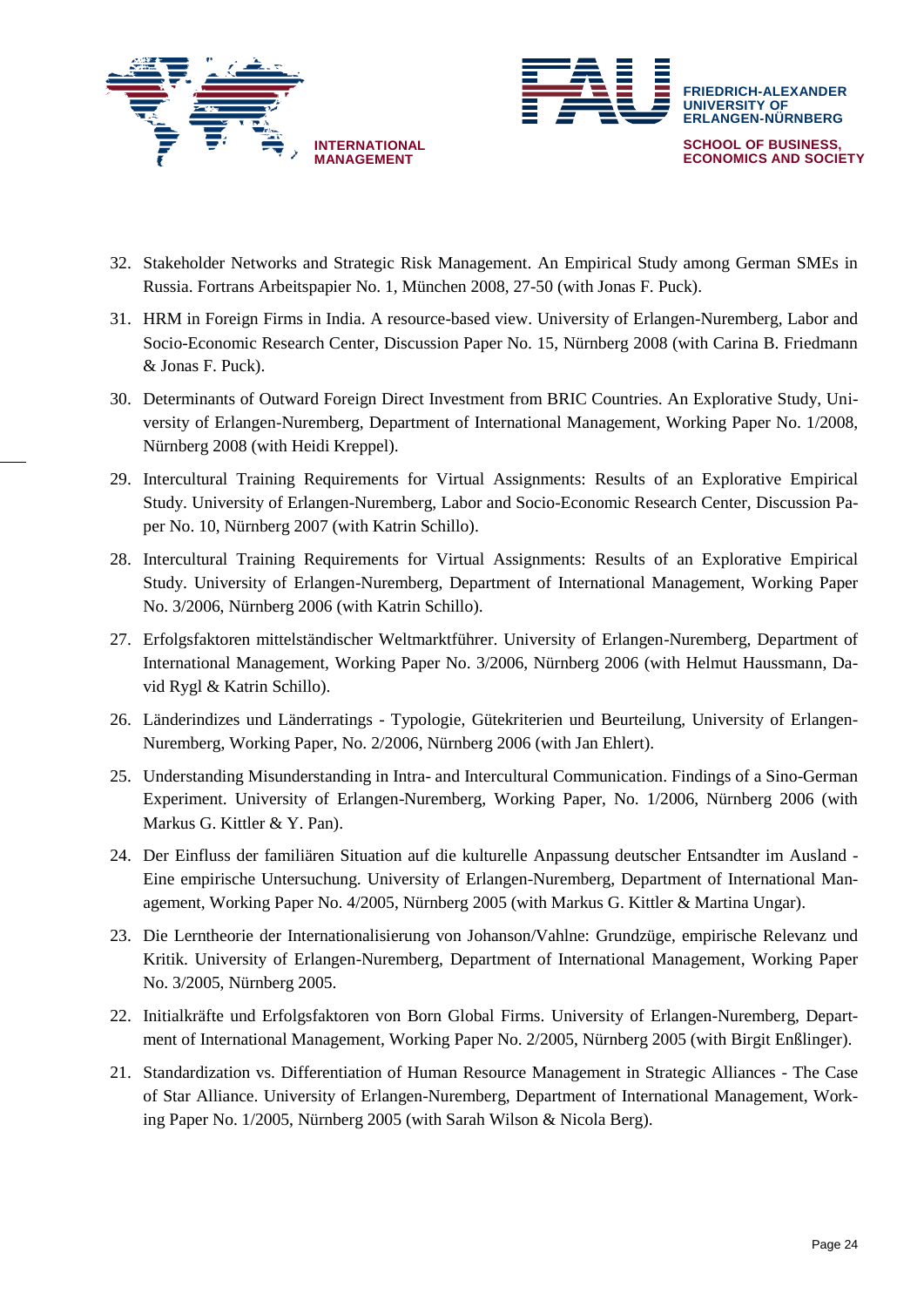



- 20. Consequences of transnational strategies for IHRM practices. Evidence from German MNCs. University of Erlangen-Nuremberg, Department of International Management, Working Paper No. 1/2004, Nürnberg 2004 (with Alex T. Mohr).
- 19. To Bribe or to Convince? Political Stakeholders and Political Activities in German Multinational Corporations. Dortmunder Beiträge zur Unternehmensführung, Nr. 41, Dortmund 2004 (with Nicola Berg & Martin K. Welge).
- 18. Menschenrechte und Verhaltenskodizes in multinationalen Unternehmungen. Menschen- und Bürgerrechte: Ideengeschichte und internationale Beziehungen. Arbeitspapier Nr. 6 des Zentralinstituts für Regionalforschung an der Universität Erlangen-Nürnberg, edited by P. Bendel & T. Fischer. Erlangen 2004, 181-211.
- 17. Determinants and Consequences of Expatriate Adjustment: A Review of Existing Studies. University of Erlangen-Nuremberg, Department of International Management, Working Paper No. 3/2003, Nürnberg 2003 (with Jonas F. Puck & Sonja A. Dölling).
- 16. Akkulturation in länderübergreifenden Unternehmungskooperationen Das Beispiel Aventis. University of Erlangen-Nuremberg, Department of International Management, Working Paper No. 2/2002, Nürnberg 2002.
- 15. Configuration and Coordination of Multinational Corporations. University of Erlangen-Nuremberg, Department of International Management, Working Paper No. 1/2002, Nürnberg 2002.
- 14. Stakeholder Management in German Multinational Corporations. Dortmunder Beiträge zur Unternehmensführung, Nr. 35, Dortmund 2002 (with Nicola Berg & Martin K. Welge).
- 13. Management of International Strategic Cooperations: Situational Conditions, Performance Criteria and Success Factors. Dortmunder Beiträge zur Unternehmensführung, Nr. 32, Dortmund 2001.
- 12. Konfiguration und Koordination Multinationaler Unternehmungen. Dortmunder Beiträge zur Unternehmensführung, Nr. 31, Dortmund 2001.
- 11. Zwischen Markt und Moral. Ökonomische, politische und ethische Aspekte der Tätigkeit ausländischer Unternehmungen in der VR China. Dortmunder Beiträge zur Unternehmensführung, Nr. 30, Dortmund 2000 (with Nicola Berg).
- 10. Die Beziehungen Multinationaler Unternehmungen zu ihren sozio-politischen Interessengruppen. Ergebnisse einer empirischen Untersuchung in Tochtergesellschaften deutscher Unternehmungen in der Russischen Föderation. Arbeitsbericht Nr. 29 des Lehrstuhls für Unternehmensführung an der Universität Dortmund. Dortmund 2000 (with Nicola Berg).
- 9. Personal- und Wissensmanagement in Multinationalen Unternehmungen. Ergebnisse einer empirischen Studie. Arbeitsbericht Nr. 28 des Lehrstuhls für Unternehmensführung an der Universität Dortmund. Dortmund 1998 (with Claudia Holzmann & Petra Wiechert).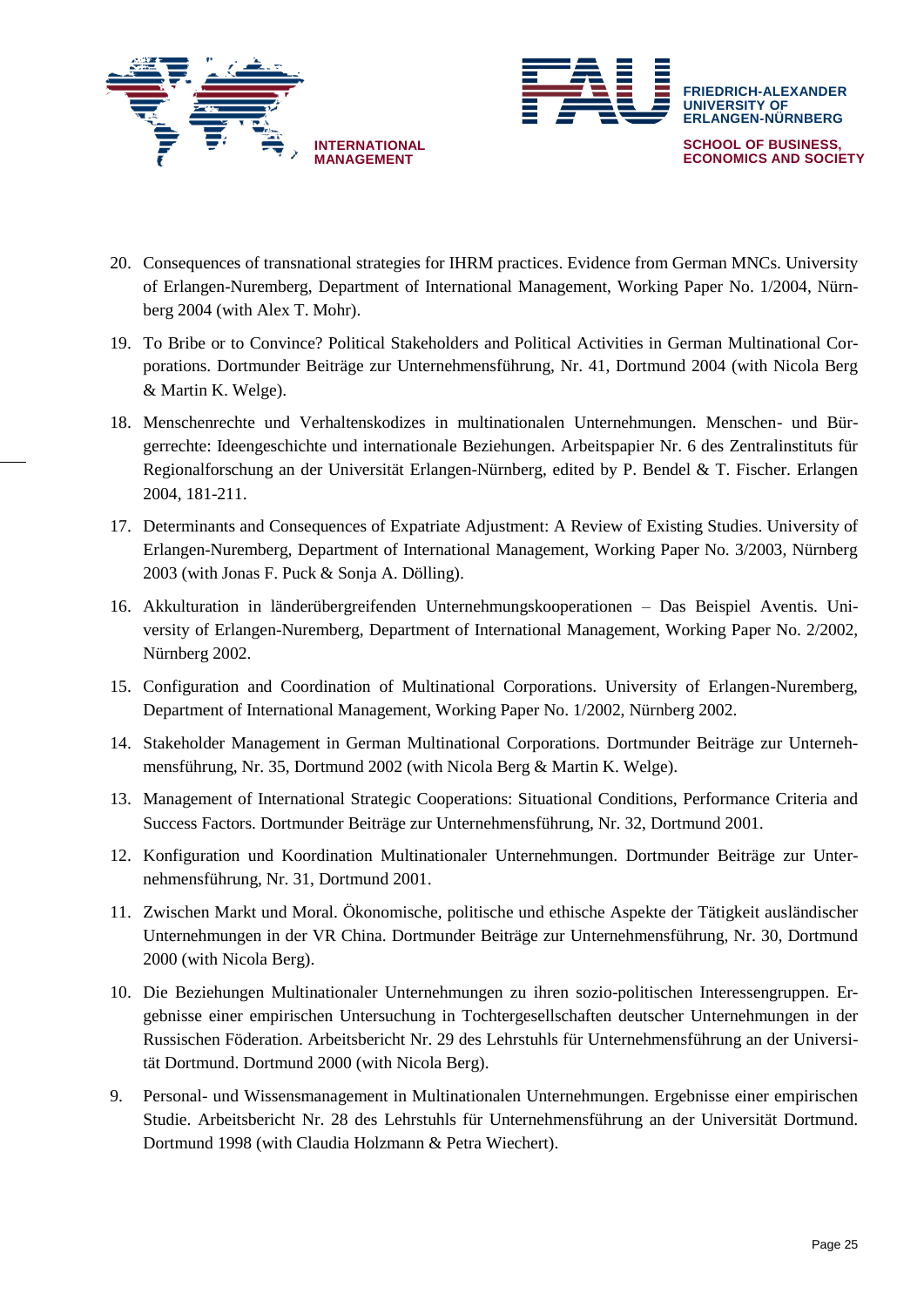



- 8. Hierarchiefreie Organisation. Arbeitsbericht Nr. 26 des Lehrstuhls für Unternehmensführung an der Universität Dortmund. Dortmund 1998.
- 7. Zeit und Organisation. Arbeitsbericht Nr. 25 des Lehrstuhls für Unternehmensführung an der Universität Dortmund. Dortmund 1998 (with Jens Gebauer).
- 6. Personalmanagement in international tätigen Unternehmungen. Arbeitsbericht Nr. 22 des Lehrstuhls für Unternehmensführung an der Universität Dortmund. Dortmund 1997.
- 5. Weißrußland auf dem Weg zur Präsidialdiktatur? In: Informationen zu aktuellen Entwicklungen. Forschungsstelle Osteuropa an der Universität Bremen. Bremen 1995.
- 4. Die Gestaltung effizienter Entlohnungssysteme in Mittel- und Osteuropa. Ergebnisse einer empirischen Untersuchung. Arbeitsbericht Nr. 18 des Lehrstuhls für Unternehmensführung an der Universität Dortmund. Dortmund 1994.
- 3. Personalbeschaffung in Mittel- und Osteuropa. Ergebnisse einer empirischen Untersuchung. Arbeitsbericht Nr. 17 des Lehrstuhls für Unternehmensführung an der Universität Dortmund. Dortmund 1994.
- 2. Effects of Foreign Direct Investment on Employment in the Former Centrally Planned Economies. Arbeitsbericht Nr. 10 des Lehrstuhls für Unternehmensführung an der Universität Dortmund. Dortmund 1991 (with Martin K. Welge).
- 1. Managerial Problems of Joint Ventures in the Soviet Union. Arbeitsbericht Nr. 8 des Lehrstuhls für Unternehmensführung an der Universität Dortmund. Dortmund 1989.

## **Articles in newspapers and magazines**

- 37. Digital teaching is more than just videotaping lectures. In: AIB Teaching & Education News, 2, 2021, https://tesig.aib.world/insight-digital-teaching-is-more-than-just-videotaping-lectures/ (with Laura Kirste).
- 36. Das Geheimnis der perfekten Online-Vorlesung. In: Alexander, 115, 2021 (with Laura Kirste).
- 35. Ende des Turbozeitalters. Zukunft der BRIC-Staaten. In: Unternehmermagazin, 62. Jg., 1/2, 2014, S. 26-27.
- 34. Autos bauen auf Chinesisch. In: Zeit Campus Berufsbilder, 3, 2013, S. 8-9.
- 33. National Capital Region. Zentrum der Entscheidungen. In: Indien Contact, 6, 2012, 28-29 (with Carina B. Friedmann).
- 32. Rajasthan. Zähe Entwicklung im Reich der Maharajas. In: Indien Contact, 5, 2012, 26-27 (with Carina B. Friedmann).
- 31. Westbengalen. Das kommunistische Erbe Indiens. In: Indien Contact, 4, 2012, 26-27 (with Carina B. Friedmann).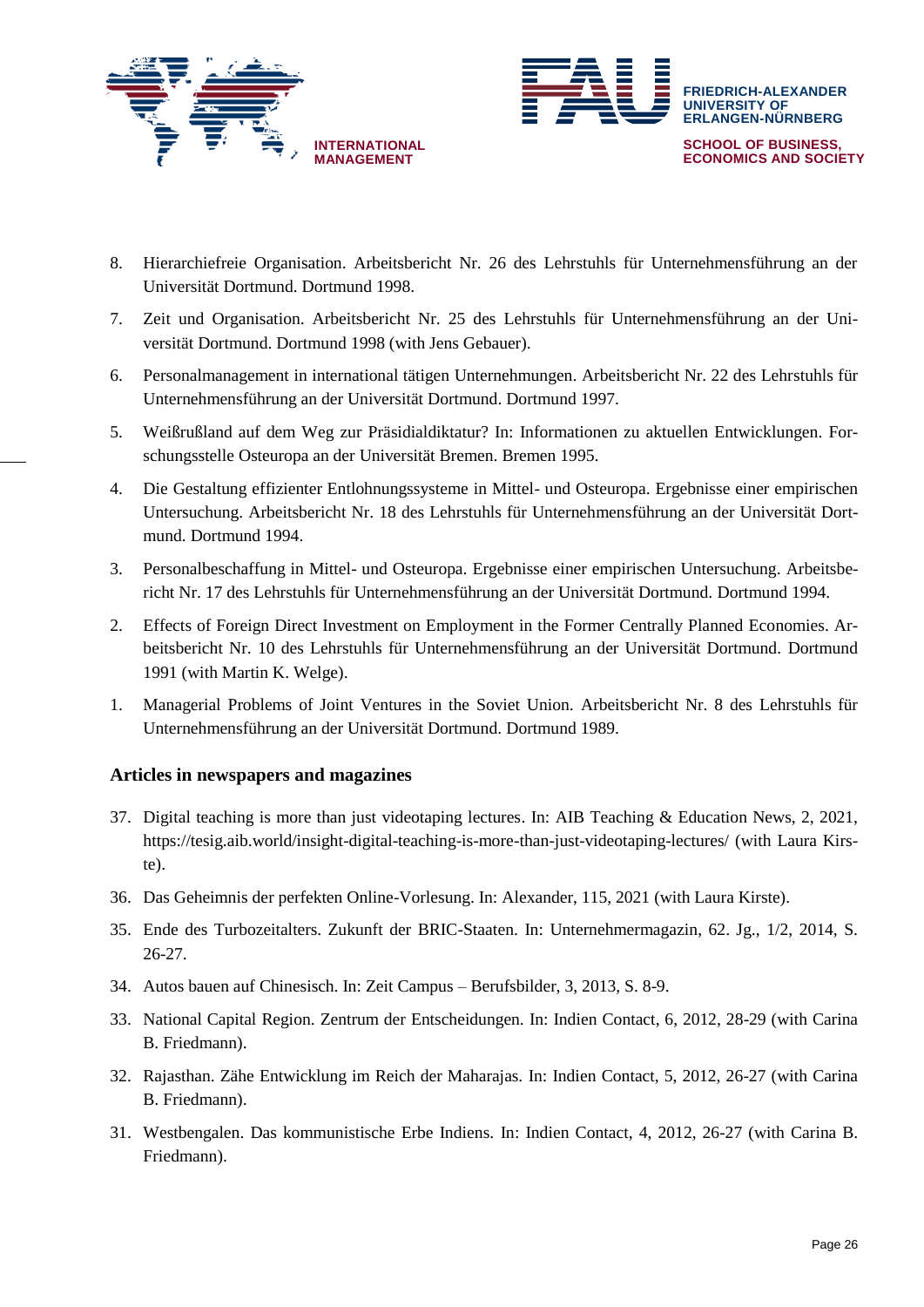



- 30. "Der deutsche Meisterbrief ist Ihr Gütesiegel". In: Impulse Wissen, 2012, Sommer, 60.
- 29. "Cyberabad". Andhra Pradesh: zwischen Landwirtschaft und IT. In: Indien Contact, 3, 2012, 26-27 (with Carina B. Friedmann).
- 28. Gelassenheit und Moderne. Tamil Nadu Die Hauptstadt Chennai verbindet traditionelles Handwerk mit Hightech. In: Indien Contact, 2, 2012, 24-25 (with Carina B. Friedmann).
- 27. Das indische Silicon Valley. Karnataka mit seiner Hauptstadt Bangalore ist die IT-Hochburg Indiens. In: Indien Contact, 1, 2012, 16-19 (with Carina B. Friedmann).
- 26. East meets West. In: Kant, 6, 2012, 12-15.
- 28. Vom Joint Venture zum Partner-Buy-out. Daimlers Engagement im Automobilstandort in Pune. In: Indien Contact, 6, 2011, 38-40 (with Carina B. Friedmann).
- 27. Erste Wahl. Maharashtra Powerhouse für Wirtschaft. In: Indien Contact, 6, 2011, 34-37 (with Carina B. Friedmann).
- 25. Vergebliche Suche nach Herrn Mustermann. In: Asia Bridge, 9, 2011, 24-25 (with Carina B. Friedmann).
- 26. Das Unternehmerzentrum. Gujarat bekannt für seine investorfreundliche Investitionspolitik. In: Indien Contact, 5, 2011, 38-39 (with Carina B. Friedmann).
- 25. Die richtige Standortwahl. Regionale Unterschiede im vielfältigsten Markt der Welt. In: Indien Contact, 5, 2011, 36-37 (with Carina B. Friedmann).
- 24. Intensiver Know-how-Transfer. 75 Prozent exklusive Zulieferungen für Tata Nano. In: Indien Contact, 1, 2010, 10-11 (with Tassilo Schuster).
- 23. Wie Weltmarktführer agieren. In: Unternehmermagazin, 54. Jg., 9, 2006, 14-16 (with Helmut Haussmann).
- 22. Drahtseilakt mit Netz Investitionen in Russland. In: Zukunft im Brennpunkt Wissenschaftler aus den Forschungsverbünden: Ihre Visionen, Prognosen, Trends, 5. Jg., 2006, 17-20 (with Jonas F. Puck).
- 21. Die Eroberer. In: Financial Times Deutschland, Beilage "enable", 10, 2006, 24-25 (with Helmut Haussmann, David Rygl & Katrin Schillo).
- 20. Virtuell im Auslandseinsatz. Wo wir morgen arbeiten werden. In: uni.kurier.magazin, 107, 9, 2006, 16- 18 (with Katrin Schillo).
- 19. Wer in China Erfolg haben will, stellt Kinder von Parteimitgliedern ein. In: Frankfurter Allgemeine Zeitung. 15.1.2001, 29 (with Nicola Berg).
- 18. In Rußland heißt Öffentlichkeitsarbeit, das eigene Unternehmen gut zu verstecken. In: Frankfurter Allgemeine Zeitung. 15.1.2001, 29 (with Nicola Berg).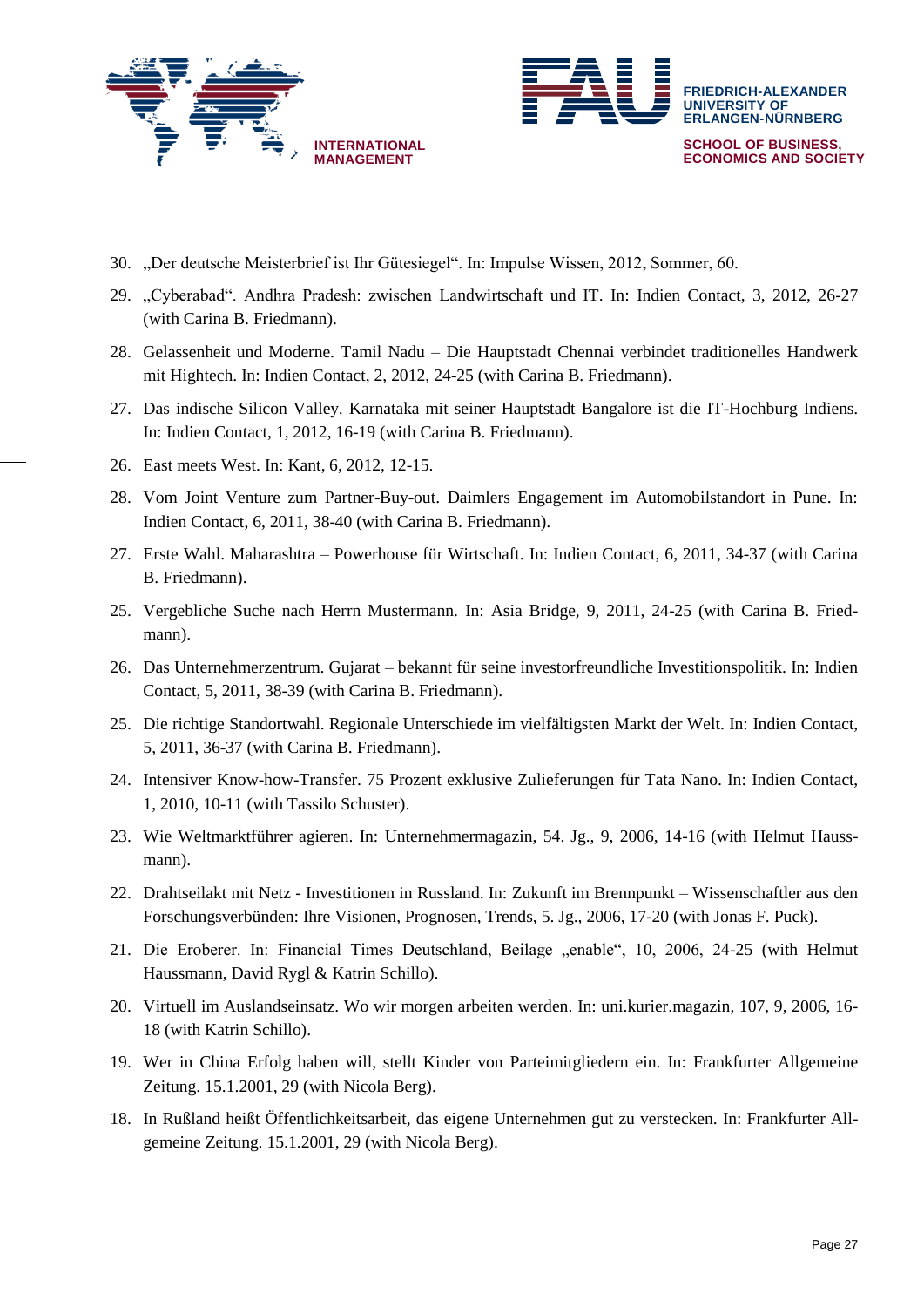



- 17. Ruslands financiële crisis vloeit uit magere fiscale inkomsten voort. In: Reformatorisch Dagblad, 28.8.1998, 6.
- 16. Padaroža metafizičny gorad. In: Golas Radzimy, 43, 23.4.1998, 6-8.
- 15. Loekasjenko heeft wat weg van Stalin. In: Reformatorisch Dagblad, 31.10.1997, 6.
- 14. De nationale menukaart van Loekasjenko. In: Reformatorisch Dagblad, 30.10.1997, 6.
- 13. De uniemotieven van Moskou en Minsk. In: Reformatorisch Dagblad, 3.4.1997, 6.
- 12. Minsk veel te klein voor Loekasjenka. In: Reformatorisch Dagblad, 23.11.1996, 6.
- 11. Investirovanie: Vzgljad na SP s zapada. In: Joint Ventures, 1, 1993, 54-55.
- 10. Privatisierung von Wohnraum in Weißrußland. In: M2-Wirtschaftsdienst, 4.11.1992, 17.
- 9. Konversija oboronnoj promišlennosti v SNG: real=nost= i perspektivy. In: Belorusskij Delovoj vestnik, 3/4, 1992, 22 (with H.G. Damme).
- 8. Rock in Rußland. Patriotismus und Weltuntergang. In: Foyer, 2. Jg., 3, 1992, 24-25.
- 7. "Die Demokratie hat nur in Moskau gesiegt...". Weißrußland im Herbst 1991. In: Kommune, 9. Jg, 12, 1991, 36-38.
- 6. Dem lecken Faß Sowjetunion einen Boden einziehen. In: Internationale Wirtschaft, 41, 10.10.1991, 8.
- 5. Jenseits von Revolutionen. In: Foyer, 1. Jg., 10, 1991, 25-26.
- 4. Arbeitsmarkt Osteuropa. Was fehlt sind die Arbeitstechniken. In: Internationale Wirtschaft, 24, 13.6.1991, 5 (with Martin K. Welge).
- 3. Der Dnjestr ist unser Aralsee... In: tageszeitung, 3.1.1991, 9 (with Stefanie Harter).
- 2. Dve bol=šie raznicy. In: Joint Ventures, Vol. 1, 5, 1990, 44-45.
- 1. Partner mne drug, no istina doro $e$ . In: Moskovskie Novosti, 19, 7.5.1989, 7.

## **Book Reviews**

- 36. Domsch, M.E./Lidokhover, T. (Hrsg.). Human Resource Management in Russia. Ashgate, Aldershot 2007. In: Management International Review, Vol. 48, 2008, 639-641.
- 35. Kusznir, J.: Der politische Einfluss von Wirtschaftseliten in russischen Regionen. Eine Analyse am Beispiel der Erdöl- und Erdgasindustrie, 1992-2005. Stuttgart 2008. In: Journal of East European Management Studies, Vol. 13, 3, 2008, 271-272.
- 34. Kets de Vries, M. F.R./Shekshnia, S./Korotov, K./Florent-Treacy, E.: The New Russian Business Leaders. Cheltenham, Northampton, MA 2004. In: Osteuropa, 56. Jg., 9, 2006, 137-138.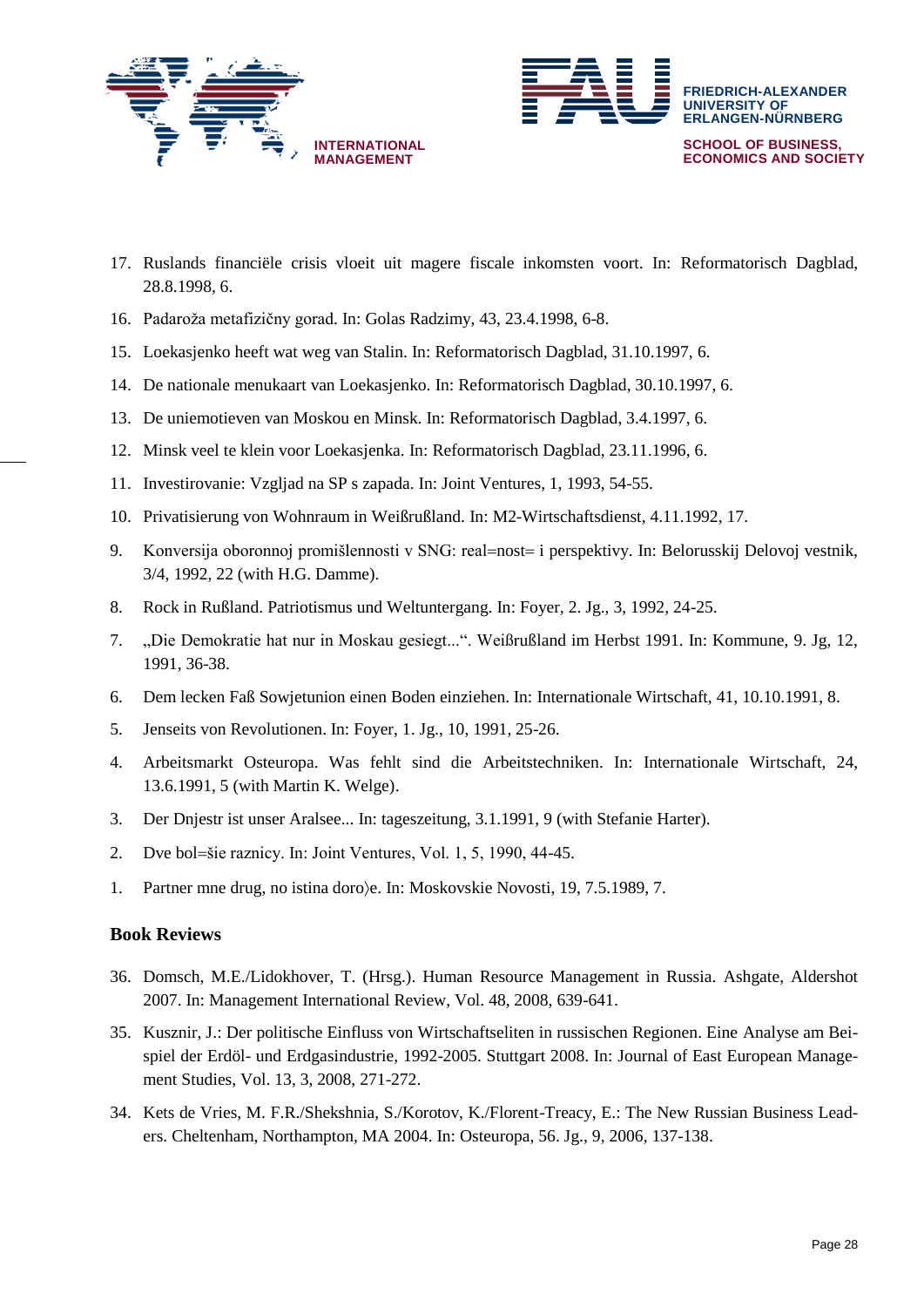



- 33. Ricciardelli, M./Urban, S./Nanopoulos, K. (Hrsg.): Globalization and Multicultural Societies. Some Views from Europe. Notre Dame, Indiana 2003. In: Management International Review, Vol. 44, 4, 2004, 481-485.
- 32. Zielke, R./Jastrebenko, A.: Wirtschaftswörterbuch. Band I: Russisch-Deutsch; Band II: Deutsch-Russisch. München 2003 bzw. 2001. In: Osteuropa, 54. Jg., 4, 2004, 120-121.
- 31. Daneyko, P./Pelipas, I./Rakova, E.: Belarus. A Choice of Direction. St. Petersburg 2003. In: Osteuropa, 54. Jg., 2, 2004, 242.
- 30. Breinbauer, A./Wakounig, M.: Investieren in Osteuropa. Hintergrundwissen und Praxis-Tipps für Geschäfte in den 10 EU-Beitrittsländern. Frankfurt-Wien 2002. In: Osteuropa, 53. Jg., 11, 2003, 1718- 1719.
- 29. Welfens, P.J.J./Wiegert, R. (Hrsg.): Transformationskrise und neue Wirtschaftsreformen in Rußland. Heidelberg 2002. In: Osteuropa, 53. Jg., 1, 2003, 137-138.
- 28. Mochtarova, M.: Erfolgreiche Geschäfte im östlichen Mitteleuropa. Polen, Tschechien, Ungarn. Berlin-Heidelberg-New York 2000. In: Osteuropa, 52. Jg., 6, 2002, 838-839.
- 27. Denz, W./Eckstein, K.: Business mit Rußland. Ein Ratgeber für Einsteiger. Bern-Stuttgart-Wien 2001. In: Osteuropa, 52. Jg., 6, 2002, 837-838.
- 26. Jeffries, I.: Eastern Europe at the Turn of the Twenty-first Century. A Guide to Economies in Transition. London-New York 2002. In: Osteuropa, 52. Jg., 6, 2002, 837.
- 25. Selby, N.: St Petersburg. Lonely Planet Guidebook. Melbourne-Oakland-London-Paris 1999. In: Osteuropa, 50 Jg., 11, 2000, 1291-1292.
- 24. Mittel- und Osteuropa Perspektiven. Jahrbuch 1999/2000. 2 Bde., edited by FAZ Institut für Management-, Markt- und Medieninformationen GmbH, manager magazin, Rödl & Partner. Frankfurt 1999. In: Osteuropa, 50. Jg., 7, 2000, 835-846.
- 23. Höhmann, H.-H. (ed.): Spontaner oder gestalteter Prozeß? Die Rolle des Staates in der Wirtschaftstransformation osteuropäischer Länder. Baden-Baden 1999. In: Osteuropa, 50. Jg., 4, 2000, 456-457.
- 22. Weik, E.: Zeit, Wandel und Transformation. Elemente einer postmodernen Theorie der Transformation. München-Mering 1998. In: Osteuropa, 49. Jg., 7, 1999, 745.
- 21. Wagner, D. (Hrsg.): Bewältigung des ökonomischen Wandels. Entwicklungen der Transformationsforschung in Ost und West. München-Mering 1997. In: Osteuropa, 49. Jg., 1, 1999, 102-103.
- 20. Trommsdorff, V./Schuchardt, C.A.: Transformation osteuropäischer Unternehmen. Grundlagen-Rahmenbedingungen-Strategien. Wiesbaden 1988. In: management revue, 9. Jg., 4, 1998, 274-275.
- 19. Baumgart, A./Jänecke, B.: Rußlandknigge. München-Wien 1997. In: Osteuropa, 48. Jg., 11/12, 1998, 1230-1231.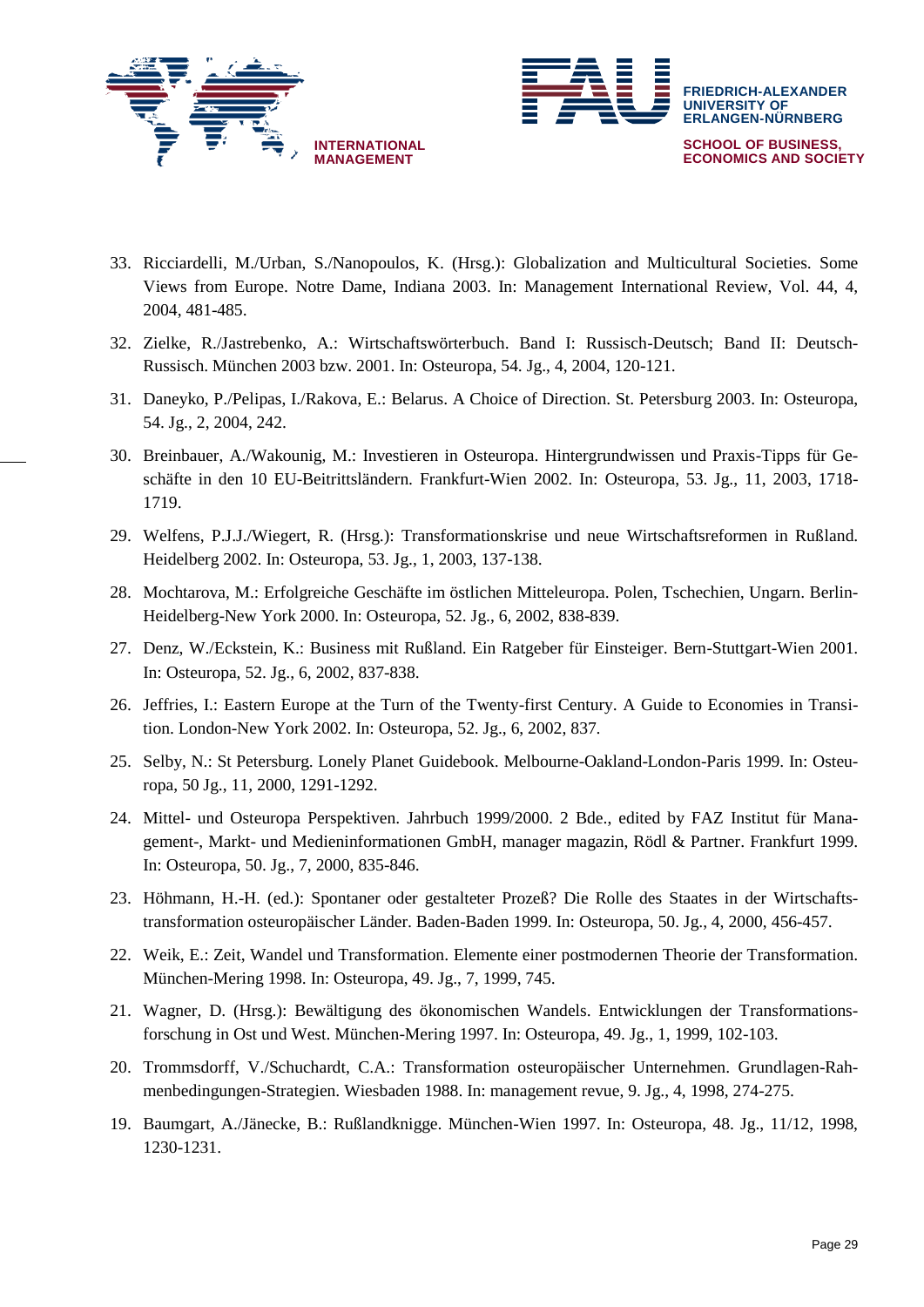



- 18. Aromaa, K./Lehti, M.: Foreign Companies and Crime in Eastern Europe. The Security Environment in St. Petersburg and Estonia in 1995. Helsinki 1996. In: Osteuropa, 48. Jg., 1, 1998, 97-98.
- 17. Steinle, C./Bruch, H./Lawa, D. (Hrsg.): Management in Mittel- und Osteuropa. Konzepte-Praxis-Perspektiven. Frankfurt a.M. 1996. In: Osteuropa, 48. Jg., 1, 1998, 95-96.
- 16. Puffer, S.M. and Associates: Business and Management in Russia. Cheltenham-Brookfield 1996. In: Osteuropa, 47. Jg., 9, 1997, 946-947.
- 15. Weidenfeld, W. (Hrsg.): Mittel- und Osteuropa auf dem Weg in die Europäische Union. Bericht zum Stand der Integrationsfähigkeit. Gütersloh -1995; Kaiser, K./Brüning, M. (Hrsg.): East-Central Europe and the EU: Problems of Integration. Bonn 1996. In: Osteuropa, 47. Jg., 8, 1997, 836-837.
- 14. Androsch, H.: Investitionsleitfaden Osteuropa. Eine Jahrhundertchance. Wien 1996. In: Osteuropa, 47. Jg., 4, 1997, 403-404.
- 13. Macharzina, K./Wolf, J. (Hrsg.): Handbuch Internationales Führungskräftemanagement. Stuttgart 1996. In: management revue, 8. Jg., 1, 1997, 38-40.
- 12. Bolten, J./Dathe, M. (Hrsg.): Transformation und Integration. Aktuelle Probleme und Perspektiven west-/osteuropäischer Wirtschaftsbeziehungen. Sternenfels-Berlin 1995. In: Osteuropa, 47. Jg., 2, 1997, 202.
- 11. Zänker, A.: Die Zukunft liegt im Osten. Zwischen Warschau und Wladiwostok von der Krise zum Großen Boom. Wien 1995. In: Journal of East European Management Studies, Vol. 1, 4, 1996, 90-91.
- 10. Trapp, M.: Der dekretierte Markt. Die sozialistische Wirtschaftsordnung und ihre Transformation in der Sowjetunion und der Russischen Föderation 1985-1992. Baden-Baden 1994. In: Osteuropa, 46. Jg., 5, 1996, 530.
- 9. Mead, R.: International Management. Cross Cultural Dimensions. Cambridge, Mass. 1994. In: management revue, 7. Jg., 1, 1996, 23-25.
- 8. Eberwein, W./Tholen, J.: Zwischen Markt und Mafia. Russische Manager auf dem schwierigen Weg in eine offene Gesellschaft. Frankfurt a.M. 1994. In: Osteuropa, 45. Jg., 12, 1995, 1174-1175.
- 7. Eigendorf, J./Schut, K.: Die Macher von Moskau. Aufstieg und Macht der neuen Business-Elite Rußlands. Düsseldorf-Wien 1994. In: Osteuropa, 45. Jg., 4, 1995, 387.
- 6. Wieners, J.: Privatisierung und Unternehmenskontrolle beim Übergang zur Marktwirtschaft. Ein Beitrag zur Debatte über die Systemtransformation in Osteuropa. Untersuchungen zur Wirtschaftspolitik des Instituts für Wirtschaftspolitik an der Universität zu Köln. Köln 1994. In: Osteuropa, 45. Jg., 4, 1995, 382.
- 5. Zapotoczky, K. (Hrsg.): Mittel- und Osteuropa: Eine Herausforderung für die Unternehmensberatung. Stuttgart-Berlin-Köln 1993. In: Osteuropa, 45. Jg., 2, 1995, 169.